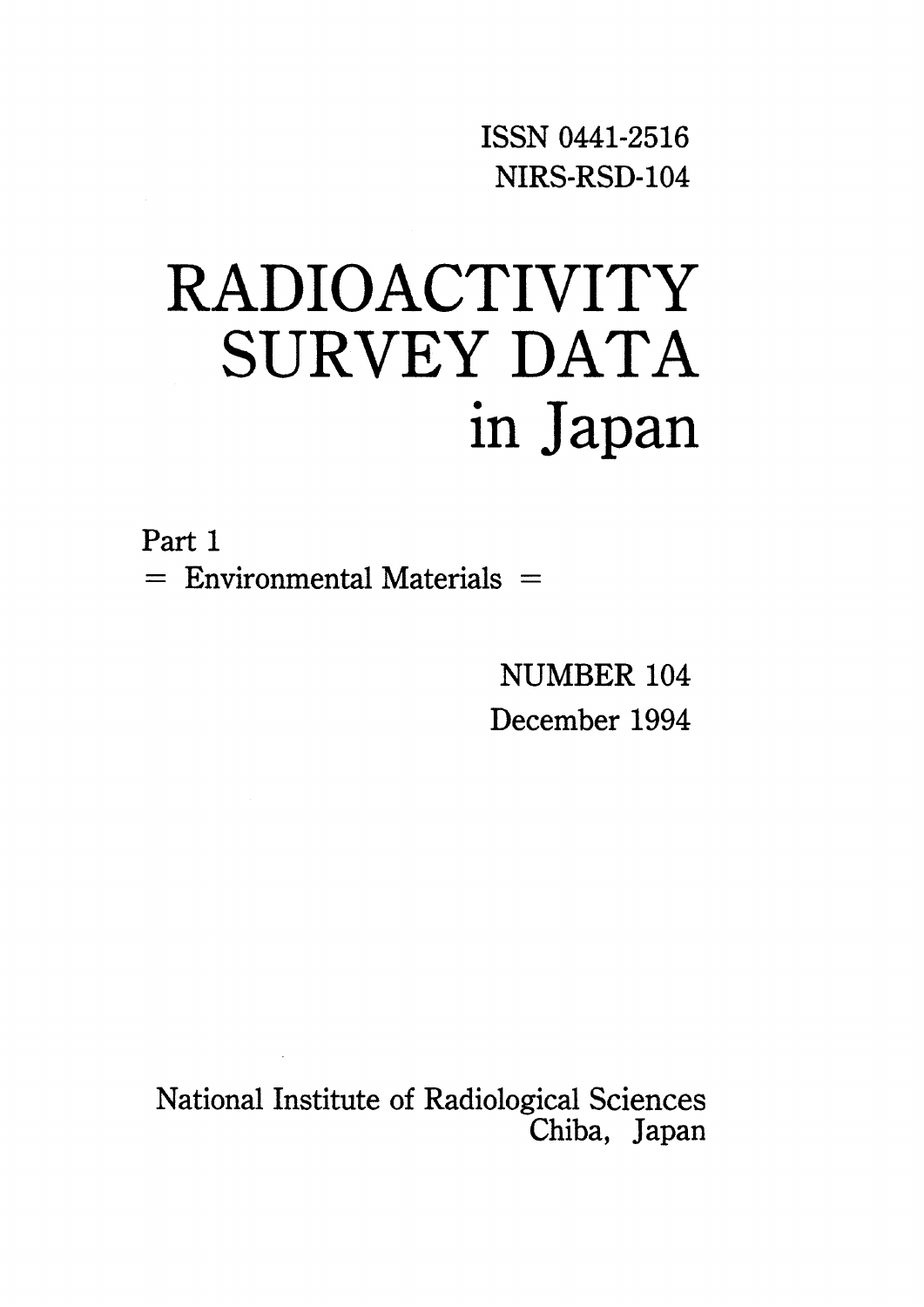## in Japan

# Number 104

September 1994 part  $1 =$  Environmental Materials =

Page

#### Contents

|    | Environmental and Dietary Materials                         |
|----|-------------------------------------------------------------|
|    | (Japan Chemical Analysis Center)                            |
|    |                                                             |
| 2. |                                                             |
| 3. |                                                             |
| 4. | Determination of Stable Strontium, Calcium and Potassium  4 |
| 5. |                                                             |
| 6. |                                                             |
|    |                                                             |
|    | (for domestic program)                                      |
|    | -2 Strontium-90 and Cesium-137 in Rain and Dry Fallout 11   |
|    | (for WHO program)                                           |
|    | (2)<br>Strontium-90 and Cesium-137 in Airborne Dust 13      |
|    | (3)                                                         |
|    | Strontium-90 and Cesium-137 in Freshwater 17<br>(4)         |
|    | (5)                                                         |
|    | (6)                                                         |
|    |                                                             |

Editted by National Institute of Radiological Sciences, under the supervision of Science and Technology Agency of Japanese Government.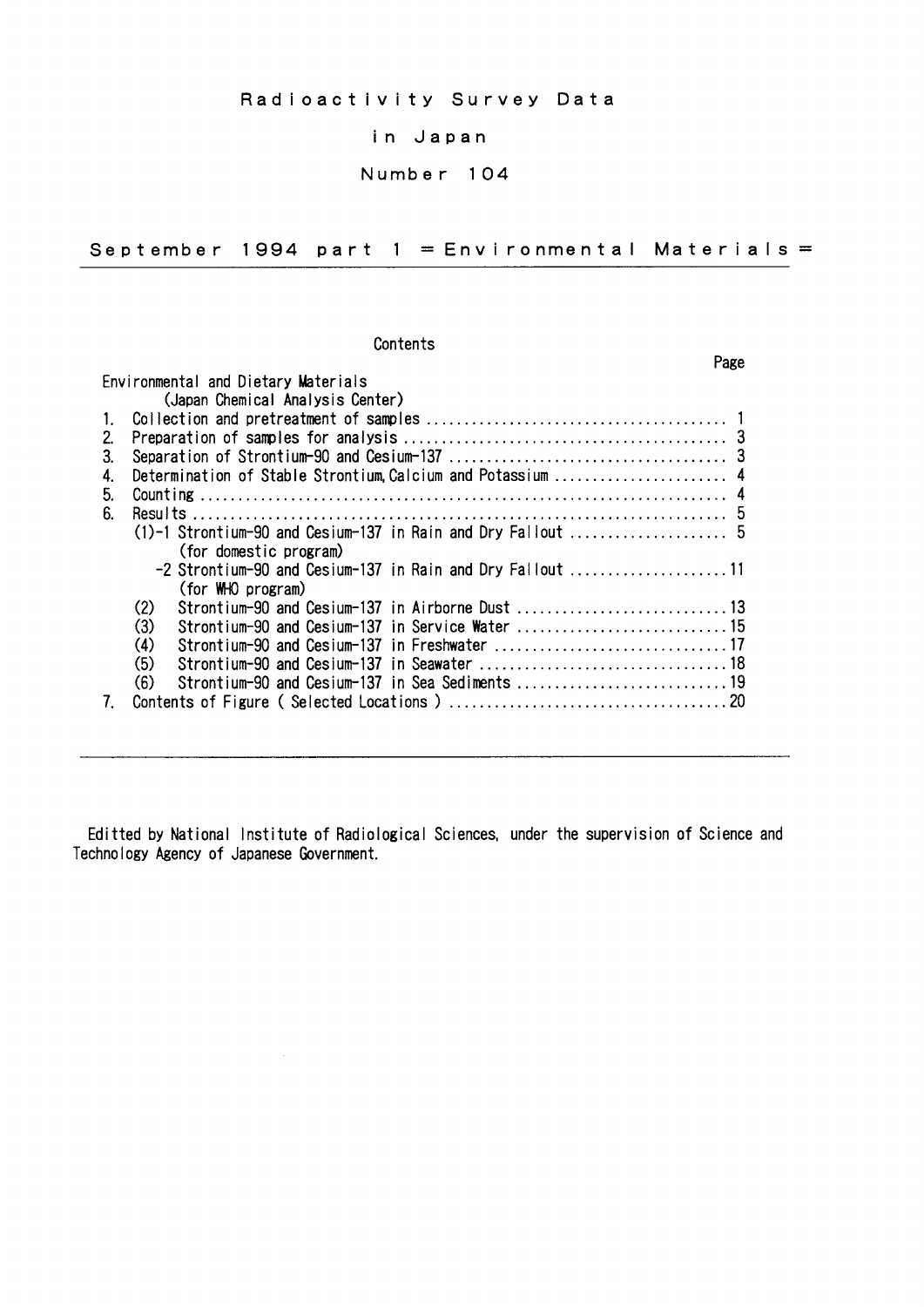#### Environmental and Dietary Materials<sup>\*</sup>

### (Japan Chemical Analysis Center)

Collection and pretreatment of samples  $\mathbf{1}$ 

(1) Rain and dry fallout

Rain and dry fallout was collected monthly on asampling tray, approximately 5000 cm<sup>2</sup> in area, which was filled with water to a depth of 1 cm at the beginning of every month.

Strontium and cesium carrier solutions were added after the sample was filtered. **The** tray was washed with 52 of distilled water and the washing was combined to the filtrate.

The sample was passed through a cation exchange column (500 m  $\ell$  of Dowex 50W X8, 50 $\sim$ 100 mesh, Na form) at a rate flow of 80 m 2/min.

## (2) Airborne dust

Airborne dust was collected by an electrostatic precipitator or a filter air sampler for every threemonths at a rate of more than 3000  $\mathfrak{m}^3$  per month. The sampling was done 1 to 1.5 meters above the ground.

(3) Service water and freshwater

Service water, 100 2 each, was collected at the intake of the water-treatment plant and at the tap after water was left running for five minutes. Strontium andcesium carriers were added to the filtered water sample. The subsequent process was the same as that describedin the section (1). Freshwater was treated in the same way as the service water.

#### $(4)$ -Soil

Soil was collected from the location in the spacious and flat area without past surface disturbance caused by duststorms, inflow and out flow due to precipitation, etc.. Any places located under trees in a forest, in astony area or inside of river banks were avoided.  $S$ oil was taken from two layers of different depths. 0-5cm and 5-20cm. The soil lumps were crushed by hands and driedin a drying oven regulated  $105^{\circ}$ C. The soil was then passed through a 2 mm sieve to remove plant roots and pebbles.

#### $(5)$ Sea water

Sea water was collected at the fixed stations where the effect of terrestrial fresh water from rivers was expected to be negligibly

 $small.$ A special consideration was also given to weather conditions. The sampling was carried out when there was no rainfall for the last To prevent contamination, water samfew days. ples were collected at the bow of a sampling boat just before she stood still by scooping surface water using a polyethylene bucket. Immediately after the collection. the samples were acidified to a pH lower than 3 by adding concentrated hydrochloric acid in a ratio of 1ml to 1l of sea water, and then stored in 20 2 polyethylene containers. The sampling equipments as well as containers were thoroughly rinsed with dilute hydrochloric acid and then with distilled water before use. Two hundred milliliters of sea water was also collected at the same stations for the determination of chlorinity.

### (6) Sea sediments

Sediment was collected in the same area as that for the sea water sample, taking the following criteria into account:

- a. The depth of water exceeds 1 m at low tide.
- b. No significant sedimental movement is observed in the vicinity of concern.

c. Mud. silt and fine sand are preferable. A conventional sediment sampling device was used for collecting the top few centimeters of surface sediment. Approximately 4kg of the sample in wet weight was spread on a stainless steel dish after removed of the pebbles, shells and other foreign materials, and dried in a drying oven regulated at 105°C.

 $(7)$ Total diet

A full one day ordinary diet including three meals, water, tea and other in-between snacks for five persons was collected as a sample of "total diet".

The sample in a large stainless steel pan was carbonized carefully by direct application of gas flame, and was transfered to a porcelain dish and then ashed at 450°C in an electric muffle furnace.

## $(8)$  Rice

Polished rice was collected in producing districts at the harvest and in consuming areas when new crops were first put on sale. The sample was carbonized and ashed in a porcelain dish.

\* Samples were sent to the Center from 46 contracted prefectures.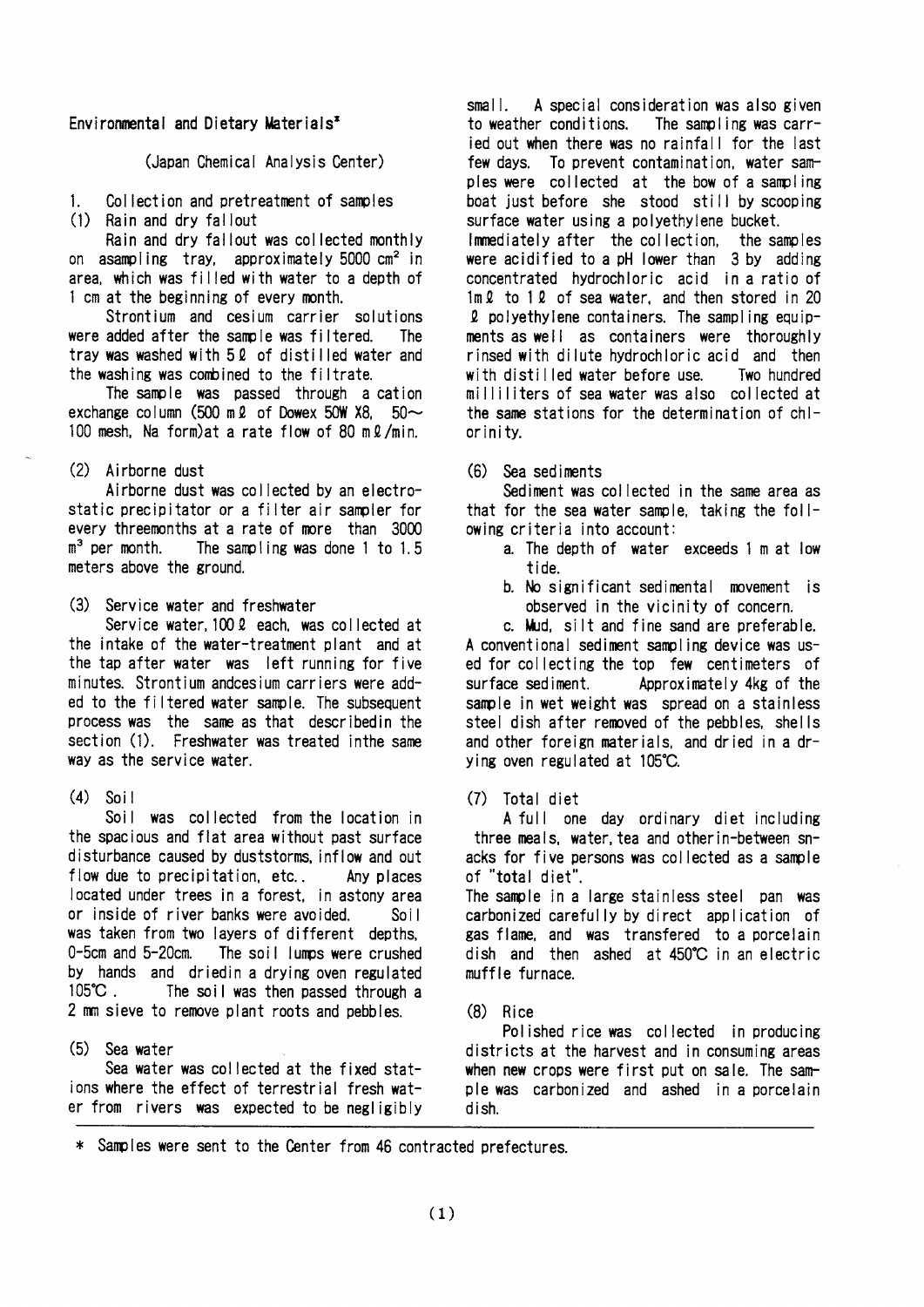$(9)$  Milk

Raw milk was collected in producing districts and commercial milk was purchased in consuming districts. Milk in a stainless steel pan or a porcelain dish was evaporated to dryness followed by carbonization and ashing.

#### (10) Vegetables

Spinach and Japanese radish were selected as the representatives for left vegetables and for non-starch roots, respectively, After removing soil, the edible part of vegetable sample was dried and carbonized in a stainless steel pan or a porcelain dish.

#### $(11)$  Tea

Five hundred grams of manufactured green tea was collected, carbonized and ashed in a stainless steel pan or a porcelain dish.

# (12) Fish. shellfish and seaweeds

a. Sea fish and freshwater fish

Fish was rinsed with water and blotted Only the edible part was with a filter paper. used in case of larger sized fish, and the whole part was used in case of smaller ones. Each sample was weighed and placed in a stainless steel pan or a porcelain dish. After carbonized, the sample was ashed in an electric muffle furnace.

#### b. Shellfish

Approximately 4 kg of shellfish including the shells was collected or purchased. After removing the shells, it was treated in the same way as that for the sea fish.

c. Seaweeds

Edible seaweeds were collected and rinsed with water to remove sand and other adhering matters on the surface. These were removed of excess water, weighed dried and ashed.

Table 1 shows detailes of sample collection.

| Sample                                         | Frequency of sampling                | Quantity of sample            |
|------------------------------------------------|--------------------------------------|-------------------------------|
| =Environmental materials=                      |                                      |                               |
| (1) Rain and dry fallout                       |                                      |                               |
| 1. For domestic program                        | monthly                              |                               |
| 2. For WHO program                             | monthly                              |                               |
| (2) Airborne dust                              | quarterly                            | $>3000$ m <sup>3</sup> /month |
| (3) Service water and freshwater               |                                      |                               |
| 1. Service water (source water)                | semiyearly                           | $100 \Omega$                  |
| 2. Service water (tap water)                   | semiyearly                           | 100 R                         |
| 3. Freshwater                                  | yearly (fishing season)              | $100 \Omega$                  |
| $(4)$ Soil                                     |                                      |                               |
| 1. $0 \sim 5$ cm                               | yearly                               | $4$ kg                        |
| 2. $5 - 20$ cm                                 | yearly                               | $4$ kg                        |
| (5) Sea water                                  | yearly                               | 40 Q                          |
| (6) Sea sediments                              | yearly                               | $4$ kg                        |
| =Dietary materials=                            |                                      |                               |
| (7) Total diet                                 | semiyearly                           | daily amount for 5 p          |
| ersons                                         |                                      |                               |
| $(8)$ Rice                                     |                                      |                               |
| 1. Producing districts                         | yearly (harvesting season)           | 5 kg (polished rice)          |
| 2. Consuming districts                         | yaerly (harvesting season)           | 5 kg (polished rice)          |
| $(9)$ Milk                                     |                                      |                               |
| 1. Producing districts for                     | quarterly (February, May, August and | 3 l                           |
| WHO program                                    | November)                            |                               |
| 2. Producing districts for<br>domestic program | semiyearly (February and August)     | 3Q                            |

Table 1 Details of sample collection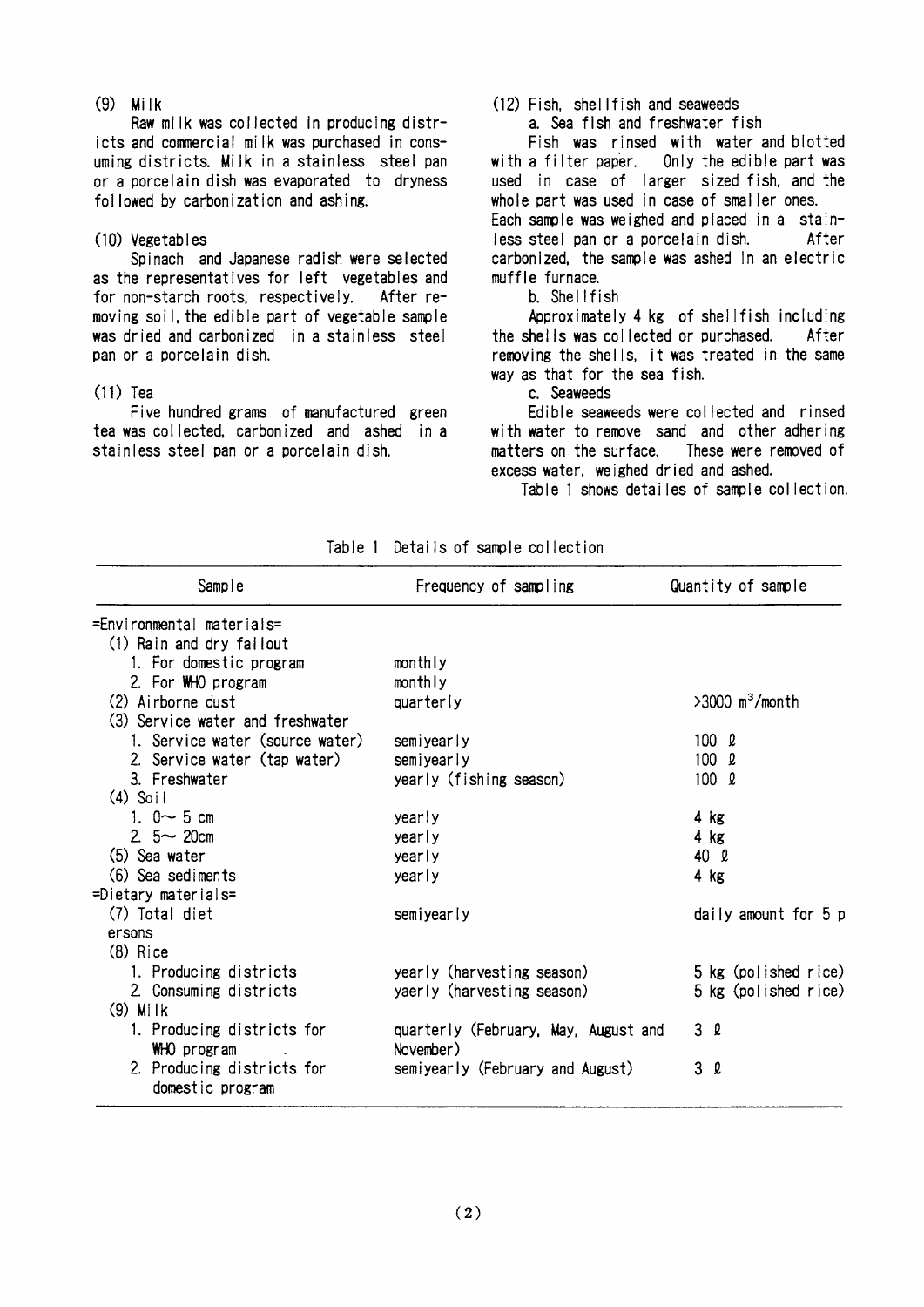| Sample                                | Frequency of sampling                | Quantity of sample         |
|---------------------------------------|--------------------------------------|----------------------------|
| 3. Consuming districts                | semiyearly (February and August)     | 3 l                        |
| 4. Powdered milk<br>$(10)$ Vegetables | semiyearly (April and October)       | $2 \sim 3$ kg              |
| 1. Producing districts                | yearly (harvesting season)           | $4$ kg                     |
| 2. Consuming districts                | yearly (harvesting season)           | $4$ $kg$                   |
| $(11)$ Tea                            | yearly (the first harvesting season) | 500g (manufactured<br>tea) |
| (12) Fish, shellfish and seaweeds     |                                      |                            |
| 1. Sea fish                           | yearly (fishing season)              | 4 kg                       |
| 2. Freshwater fish                    | yearly (fishing season)              | 4 kg                       |
| 3. Shellfish                          | yearly (fishing season)              | 4 kg                       |
| 4. Seaweeds                           | yearly (fishing season)              | $2 \sim 3$ kg              |

- $\overline{2}$ . Preparation of samples for analysis
- (1) Rain, service water and freshwater

Strontium and cesium were eluted with hydrochloric acid from the cation exchange column. The residue of rain sample on the filter paper was ashed in an electric muffle furnace and the ash was dissolved in hydrochloric acid. The insoluble part was filtered and washed. The filtrate and the washings were combined to the previous eluate and used for radiochemical analysis.

#### $(2)$ Soil and Sea sediment

Dried soil was crushed to smaller ones than 0.25 mm in size by a crusher. The sieved sample was ashed in an electric muffle furnace regulated at 450°C. The sample was then heated with hydrochloric acid, strontium and cesium carrier solutions and the mixture washeated. The insoluble constituent was filtered off and washed with water.

The dried sample was crushed to smaller ones than 0.25 mm by a crushing machine. The further preparation of the sample was the same as that described in the section 2-(2).

# $(3)$  Rice

The ashed sample was pulverized with a porcelain mortar and passed through a 0.35 mm sieve. The sievedsample to which both strontium and cesium carriers were added, was digested with nitric acid by heating. After the sample was heated again with nitric acid to dryness. strontium and cesium were extracted with hydrochloric acid and water. The insoluble constituent was filtered and washed. The filtrate and washings were combined for subsequent radiochemical analysis.

 $(4)$ Airborne dust, diet, milk, vegetables. fish and shellfish. seaweeds. tea and others

These ashed samples were treated with the same procedure as that described in the section  $2-(4)$ .

 $\mathbf{R}$ Separation of strontium-90 and cesium-137  $(1)$ Strontium-90

Sample solutions, prepared as in the foregoing sections  $2-(1)$  through  $2-(4)$ , were neutralized with sodium hydroxide. After sodium carbonate was added, the precipitate of strontium and calcium carbonates was separated. The supernatant solution was retained for cesium-137 determination. The carbonates weredissolved in hydrochloric acid and strontium and calcium were precipitated as oxalates. The precipitate was dissolved in nitric acid and strontium was separated from calcium by successive fuming nitric acid separation. fron scavenge was made after addition of ferric iron carrier followed by barium chromate separation after addition of barium carrier to remove radium, its daughters and lead. Strontium was recovered as carbonate. and the precipitate was dried and weighed to determine strontium recovery. The strontium carbonate was dissolved in hydrochloric acid and iron carrier was added. The solution was allowed to stand for two weeks for strontium-90 and yttrium-90 to attain equilibrium. Yttrium-90 was coprecipitated with ferric hydroxide and the precipitate was filtered off, washed and counted.

#### Cesium-137  $(2)$

The supernatant separated from the strontium fraction was acidified with hydrochloric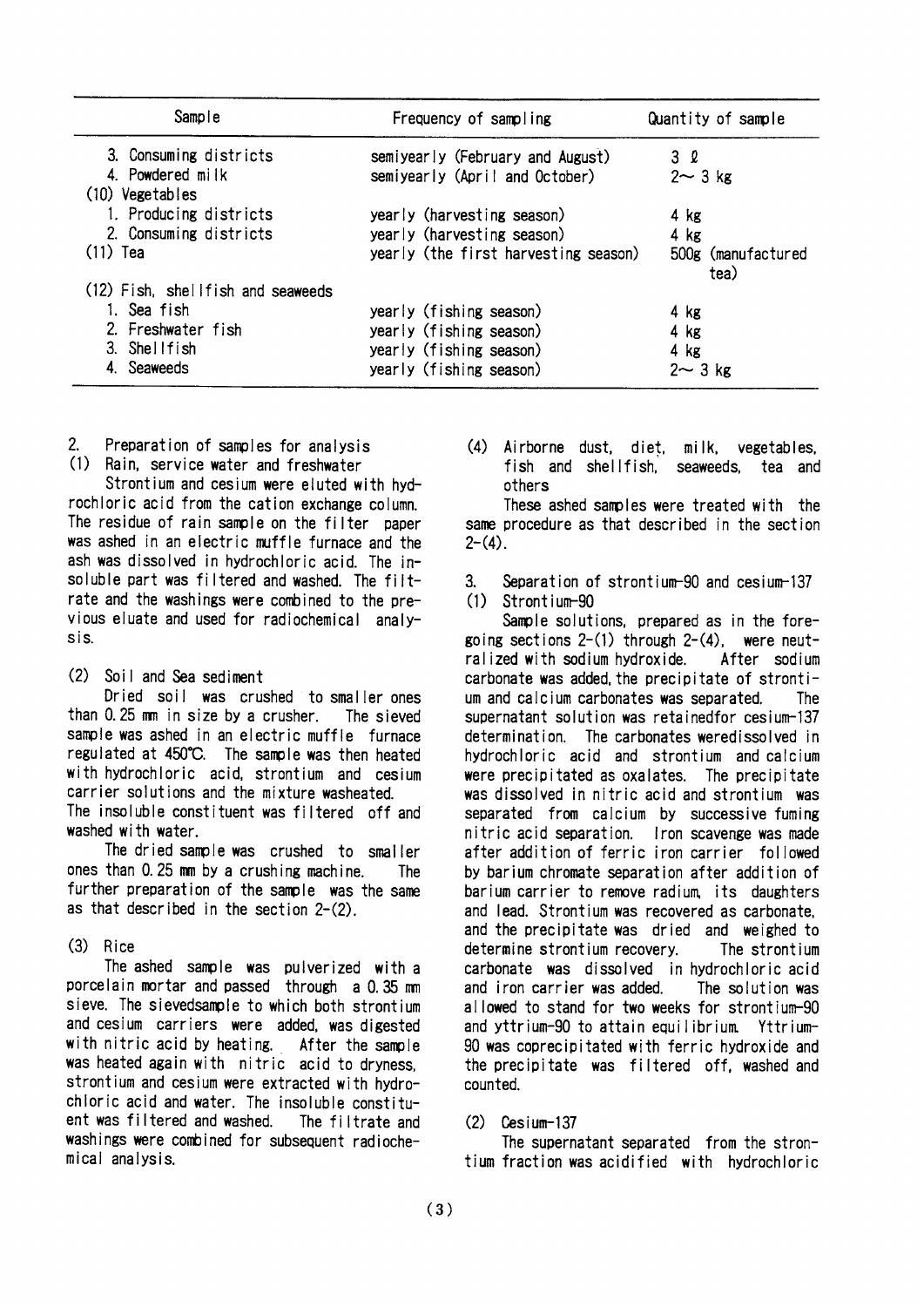acid While stirring, cesium was adsorbed on the ammonium molybdophosphate added.

After filtered off and washed with hydrochlotric acid the precipitate was dissolved in 2.5 N sodium hydroxide solution. The solution was adjusted to pH 8.2 with hydrochloric acid and allowed to cool. Resultant molybdenum hydroxide which separated out in the solution. was filtered off and washed with water. **FDTA** was added to the filtrate and washings. Cesium and rubidium were adsorbed on a cation exchange column and cesiumwas separated from rubidium by eluting with hydrochloric acid

The eluate was evaporated to dryness and was dissolved. The solution was filtered. Chloroplatinic acid was added to precipitate cesium. The precipitate was filtered onto a tared paper using a demountable filter and washed with water and then ethanol. After drying. the chemical vield of cesium was determined by weighing the precipitate. Cesium-137 radioactivity was measured for this precipitate.

 $\overline{4}$ . Determination of stable strontium, calcium and potassium

A weighed amount of soil or sea sediment was heated in a electric muffle furnace at 450

C and then treated with hydrochloric acid for extraction. A weighed aliquot of ashed samples of total diet, vegetables, milk, fish, shellfish or seaweeds was digested with hydrofluoric acid and nitric acid

The extract was made up to an appropriate volume with dilute hydrochloric acid. The sample solution was analyzed for calcium by titration with standard potassium permanganate solution after separating calcium as oxalate. Atomic absorption spectroscopy was applied when appro-Stable strontium andpotassium were priate. determined by atomic absorption and flame emission spectrometry, respectively.

 $5^{\circ}$ Counting

After the radiochemical separation the mounted precipitates were counted for activity using low background beta counters normally for 60 to 90 min.

Net sample counting rates were corrected for counter efficiency, recovery, self-absorption and decay to obtain the content of strontium-90 and cesium-137 per sample aliquot. From the results, concentrations of these nuclides in the original samples were calculated.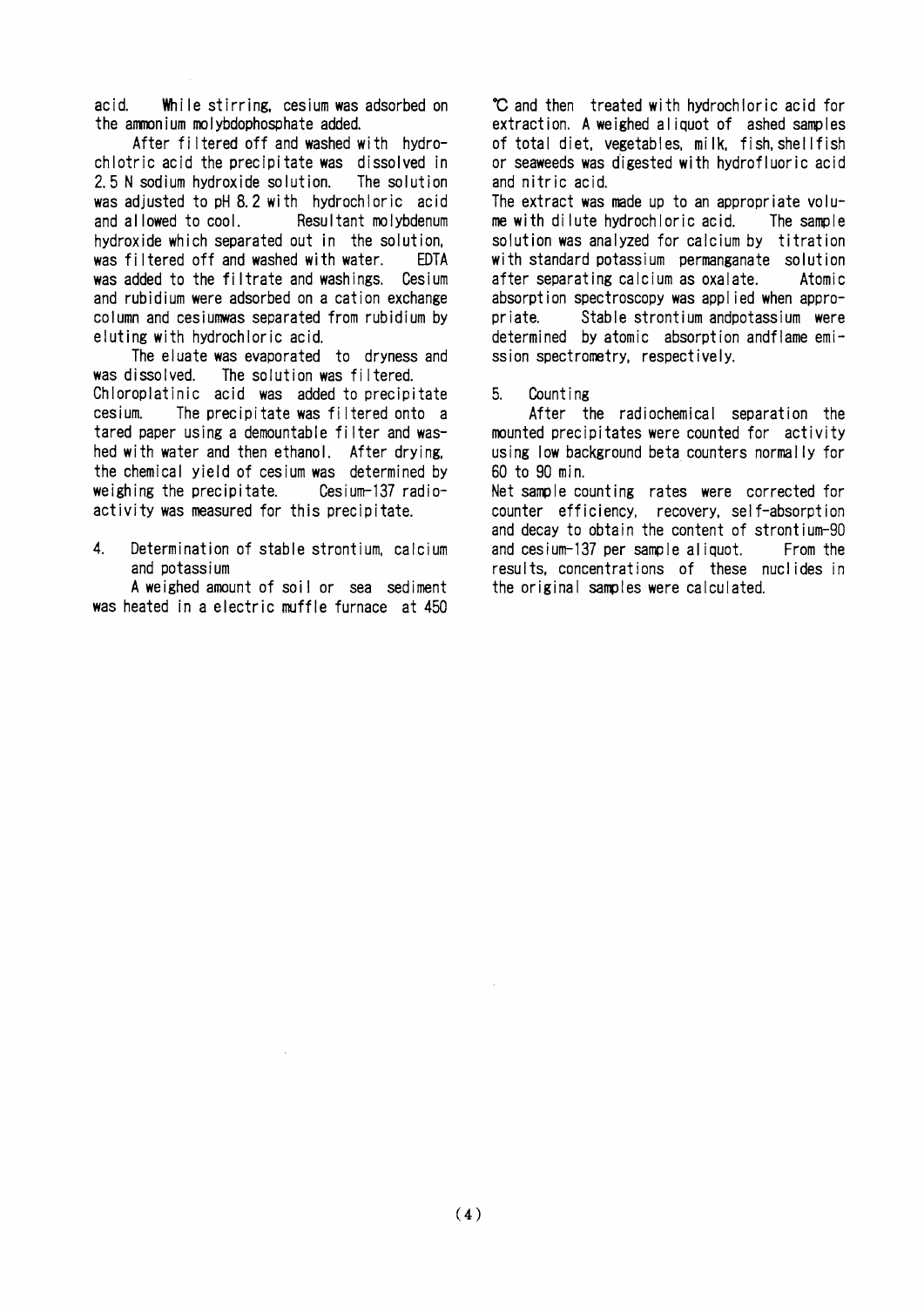#### 6. Results

 $\sim 10^7$ 

# (1)-1 Strontium-90 and Cesium-137 in Rain and Dry Fallout(for domestic program)<br>(from Oct. 1992 to Mar. 1993)

#### -continued from NO. 102 of this publication-

#### Table (1)-1: Strontium-90 and Cesium-137 in Rain and Dry Fallout

| Location                                                                                                   | Duration                          | Precipitation                          | $"$ s                                                                                                   | 137Cs                                                                                               |
|------------------------------------------------------------------------------------------------------------|-----------------------------------|----------------------------------------|---------------------------------------------------------------------------------------------------------|-----------------------------------------------------------------------------------------------------|
|                                                                                                            | (days)                            | (mn)                                   | (MBq/km <sup>2</sup> )                                                                                  | (MBq/km <sup>2</sup> )                                                                              |
| October, 1992<br>Sapporo, HOKKAIDO<br>Aomori, AOMORI<br>Morioka. IWATE<br>Onagawa-machi, MIYAGI            | 33<br>33<br>33 <sup>3</sup><br>34 | 112.0<br>36.0<br>68.9<br>121.5         | $0.013 \pm 0.0078$<br>$0.0083 \pm 0.0072$<br>$0.016 \pm 0.0075$<br>$0.019 \pm 0.011$                    | $0.042 \pm 0.019$<br>$0.000 \pm 0.016$<br>$0.000 \pm 0.014$<br>$0.065 \pm 0.022$                    |
| Yamagata, YAMAGATA                                                                                         | 33                                | 72.3                                   | $0.003 \pm 0.022$                                                                                       | $0.032 \pm 0.017$                                                                                   |
| Ookuma-machi, FUKUSHIMA                                                                                    | 33                                | 230.8                                  | $0.0056 \pm 0.0068$                                                                                     | $0.000 \pm 0.015$                                                                                   |
| Mito, IBARAKI                                                                                              | 33                                | 195.5                                  | $0.000 \pm 0.022$                                                                                       | $0.021 \pm 0.018$                                                                                   |
| Utsunomiya, TOCHIGI                                                                                        | 33 <sup>3</sup>                   | 199.0                                  | $0.000 \pm 0.014$                                                                                       | $0.032 \pm 0.019$                                                                                   |
| Maebashi, GUNMA                                                                                            | 33                                | 178.5                                  | $0.0066 \pm 0.0084$                                                                                     | $0.0000 \pm 0.0098$                                                                                 |
| Urawa, SAITAMA                                                                                             | 33                                | 220.7                                  | $0.022 \pm 0.0064$                                                                                      | $0.017 \pm 0.012$                                                                                   |
| Chiba, CHIBA                                                                                               | 30                                | 299.0                                  | $0.000 \pm 0.016$                                                                                       | $0.000 \pm 0.013$                                                                                   |
| Shinjuku, TOKYO                                                                                            | 33                                | 323.0                                  | $0.000 \pm 0.016$                                                                                       | $0.000 \pm 0.016$                                                                                   |
| Yokohama, KANAGAWA                                                                                         | 31                                | 316.8                                  | $0.019 \pm 0.021$                                                                                       | $0.040 \pm 0.019$                                                                                   |
| Kosugi-machi, TOYAMA                                                                                       | 33                                | 215.8                                  | $0.001 \pm 0.016$                                                                                       | $0.021 \pm 0.014$                                                                                   |
| Fukui, FUKUI                                                                                               | 33                                | 224.6                                  | $0.064 \pm 0.097$                                                                                       | $0.000 \pm 0.079$                                                                                   |
| Koufu, YAMANASHI                                                                                           | 33                                | 208.5                                  | $0.030 \pm 0.022$                                                                                       | $0.001 \pm 0.016$                                                                                   |
| Gifu, GIFU                                                                                                 | 33                                | 188.0                                  | $0.012 \pm 0.021$                                                                                       | $0.000 \pm 0.015$                                                                                   |
| Shizuoka, SHIZUOKA                                                                                         | 33                                | 240.5                                  | $0.032 \pm 0.018$                                                                                       | $0.000 \pm 0.015$                                                                                   |
| Nagoya, AICHI                                                                                              | 33                                | 160.4                                  | $0.019 \pm 0.020$                                                                                       | $0.008 \pm 0.013$                                                                                   |
| Tsu, MIE                                                                                                   | 33                                | 141.0                                  | $0.050 \pm 0.021$                                                                                       | $0.036 \pm 0.018$                                                                                   |
| Ootsu, SHIGA                                                                                               | 33                                | 149.6                                  | $0.000 \pm 0.023$                                                                                       | $0.009 \pm 0.017$                                                                                   |
| Kyoto, KYOTO                                                                                               | 30                                | 99.0                                   | $0.000 \pm 0.019$                                                                                       | $0.035 \pm 0.012$                                                                                   |
| Kobe, HYOGO                                                                                                | 32                                | 99.4                                   | $0.038 \pm 0.019$                                                                                       | $0.000 \pm 0.015$                                                                                   |
| Nara, NARA                                                                                                 | 33                                | 121.7                                  | $0.000 \pm 0.018$                                                                                       | $0.016 \pm 0.013$                                                                                   |
| Wakayama, WAKAYAMA                                                                                         | 34                                | 113.0                                  | $0.019 \pm 0.0087$                                                                                      | $0.000 \pm 0.015$                                                                                   |
| Tottori, TOTTORI<br>Matsue, SHIMANE<br>Hiroshima, HIROSHIMA<br>Ishii-machi, TOKUSHIMA<br>Takamatsu, KAGAWA | 33<br>33<br>31<br>33<br>33        | 263.7<br>109.9<br>61.6<br>99.5<br>75.0 | $0.070 \pm 0.011$<br>$0.012 \pm 0.0073$<br>$0.000 \pm 0.021$<br>$0.017 \pm 0.0086$<br>$0.009 \pm 0.019$ | $0.035 \pm 0.018$<br>0.10<br>± 0.028<br>$0.001 \pm 0.016$<br>$0.001 \pm 0.013$<br>$0.017 \pm 0.016$ |
| Matsuyama, EHIME                                                                                           | 33                                | 56.0                                   | $0.019 \pm 0.0077$                                                                                      | $0.000 \pm 0.014$                                                                                   |
| Dazaifu. FUKUOKA                                                                                           | 33                                | 61.8                                   | $0.000 \pm 0.019$                                                                                       | $0.028 \pm 0.016$                                                                                   |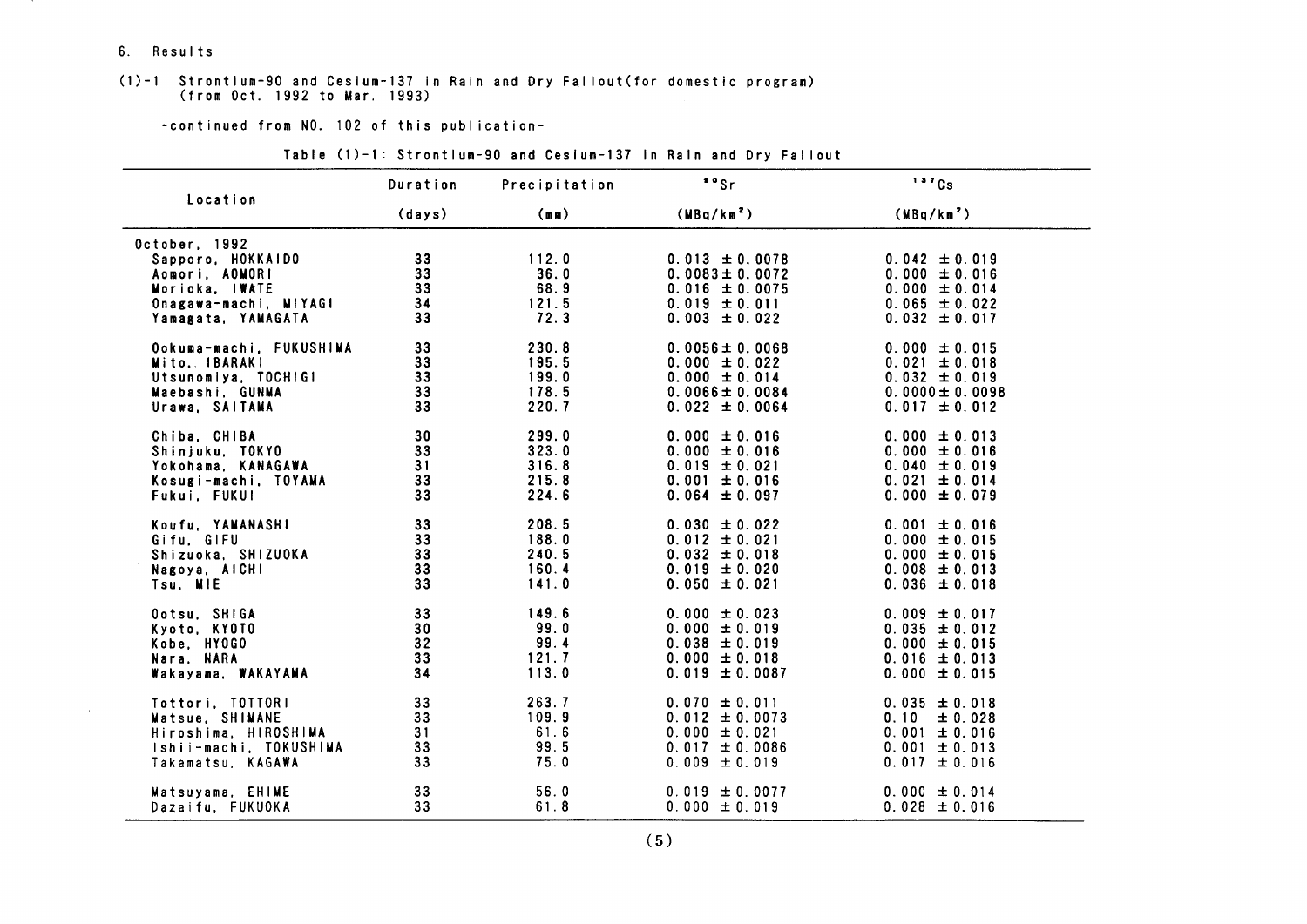| Saga, SAGA               | 33              | 13.0  | $0.007 \pm 0.015$   | $0.040 \pm 0.021$ |
|--------------------------|-----------------|-------|---------------------|-------------------|
| Nagasaki, NAGASAKI       | 33              | 15.5  | $0.004 \pm 0.021$   | $0.018 \pm 0.013$ |
| Kumamoto, KUMAMOTO       | 33              | 13.0  | $0.000 \pm 0.015$   | $0.029 \pm 0.021$ |
| Ooita, OOITA             | 33              | 37.2  | $0.0000 \pm 0.0067$ | $0.008 \pm 0.016$ |
| Miyazaki, MIYAZAKI       | 33              | 52.9  | $0.009 \pm 0.016$   | $0.022 \pm 0.016$ |
| Yonagusuku-mura, OK!NAWA | 31              | 111.0 | $0.0059 \pm 0.0079$ | $0.025 \pm 0.016$ |
| November, 1992           |                 |       |                     |                   |
| Sapporo, HOKKAIDO        | 30              | 71.5  | $0.0092 \pm 0.0069$ | $0.019 \pm 0.017$ |
| Aomori, AOMORI           | 30              | 119.0 | $0.024 \pm 0.011$   | $0.028 \pm 0.015$ |
| Morioka, IWATE           | 30              | 88.0  | $0.013 \pm 0.0075$  | $0.028 \pm 0.017$ |
| Onagawa-machi, MIYAGI    | 28              | 40.5  | $0.044 \pm 0.014$   | $0.042 \pm 0.022$ |
| Yamagata, YAMAGATA       | 30              | 41.4  | $0.016 \pm 0.021$   | $0.068 \pm 0.023$ |
| Ookuma-machi, FUKUSHIMA  | 31              | 61.8  | $0.011 \pm 0.0084$  | $0.017 \pm 0.016$ |
| Mito, IBARAKI            | 30              | 89.5  | $0.023 \pm 0.0074$  | $0.006 \pm 0.016$ |
| Utsunomiya, TOCHIGI      | 30              | 59.8  | $0.0015 \pm 0.0062$ | $0.002 \pm 0.015$ |
| Maebashi, GUNMA          | 30              | 22.5  | $0.002 \pm 0.010$   | $0.024 \pm 0.017$ |
| Urawa, SAITAMA           | 30              | 92.7  | $0.017 \pm 0.0062$  | $0.000 \pm 0.012$ |
| Chiba, CHIBA             | 33              | 107.4 | $0.007 \pm 0.018$   | $0.034 \pm 0.015$ |
| Shinjyuku, TOKYO         | 30 <sub>o</sub> | 170.1 | $0.004 \pm 0.010$   | $0.000 \pm 0.016$ |
| Yokohama, KANAGAWA       | 32              | 195.5 | $0.049 \pm 0.019$   | $0.000 \pm 0.023$ |
| Kosugi-machi, TOYAMA     | 30              | 152.6 | $0.034 \pm 0.018$   | $0.064 \pm 0.017$ |
| Fukui, FUKUI             | 30              | 144.3 | $0.000 \pm 0.094$   | $0.034 \pm 0.067$ |
| Koufu, YAMANASHI         | 30              | 82.5  | $0.010 \pm 0.021$   | $0.000 \pm 0.016$ |
| Gifu, GIFU               | 30              | 63.5  | $0.000 \pm 0.025$   | $0.010 \pm 0.015$ |
| Shizuoka, SHIZUOKA       | 30              | 219.0 | $0.021 \pm 0.018$   | $0.015 \pm 0.016$ |
| Nagoya, AICHI            | - 30            | 90.7  | $0.000 \pm 0.018$   | $0.017 \pm 0.014$ |
| Tsu, MIE                 | 30              | 57.0  | $0.013 \pm 0.0072$  | $0.030 \pm 0.013$ |
| Ootsu, SHIGA             | 30              | 32.9  | $0.033 \pm 0.028$   | $0.000 \pm 0.013$ |
| Kyoto, KYOTO             | 32              | 64.0  | $0.000 \pm 0.036$   | $0.000 \pm 0.010$ |
| Kobe, HYOGO              | 31              | 37.2  | $0.017 \pm 0.016$   | $0.000 \pm 0.021$ |
| Nara, NARA               | 30              | 76.0  | $0.000 \pm 0.019$   | $0.000 \pm 0.011$ |
| Wakayama, WAKAYAMA       | 31              | 100.5 | $0.0057 \pm 0.0093$ | $0.000 \pm 0.017$ |
| Tottori, TOTTORI         | 30              | 132.7 | $0.070 \pm 0.011$   | $0.015 \pm 0.017$ |
| Matsue, SHIMANE          | 30              | 86.9  | $0.0033 \pm 0.0055$ | $0.048 \pm 0.012$ |
| Hiroshima, HIROSHIMA     | 32              | 46.8  | $0.000 \pm 0.018$   | $0.018 \pm 0.013$ |
| Ishii-machi, TOKUSHIMA   | 31              | 78.5  | $0.019 \pm 0.0079$  | $0.000 \pm 0.013$ |
| Takamatsu, KAGAWA        | 30              | 19.0  | $0.048 \pm 0.019$   | $0.015 \pm 0.015$ |
| Matsuyama, EHIME         | 30              | 54.5  | $0.018 \pm 0.0075$  | $0.026 \pm 0.017$ |
| Dazaifu, FUKUOKA         | 30              | 74.7  | $0.033 \pm 0.019$   | $0.008 \pm 0.016$ |
| Saga, SAGA               | 30              | 37.0  | $0.000 \pm 0.015$   | $0.045 \pm 0.020$ |
| Nagasaki, NAGASAKI       | 30              | 76.5  | $0.003 \pm 0.017$   | 0.005 $\pm$ 0.015 |
| Kumamoto, KUMAMOTO       | 30              | 58.9  | $0.037 \pm 0.019$   | $0.003 \pm 0.016$ |
|                          |                 |       |                     |                   |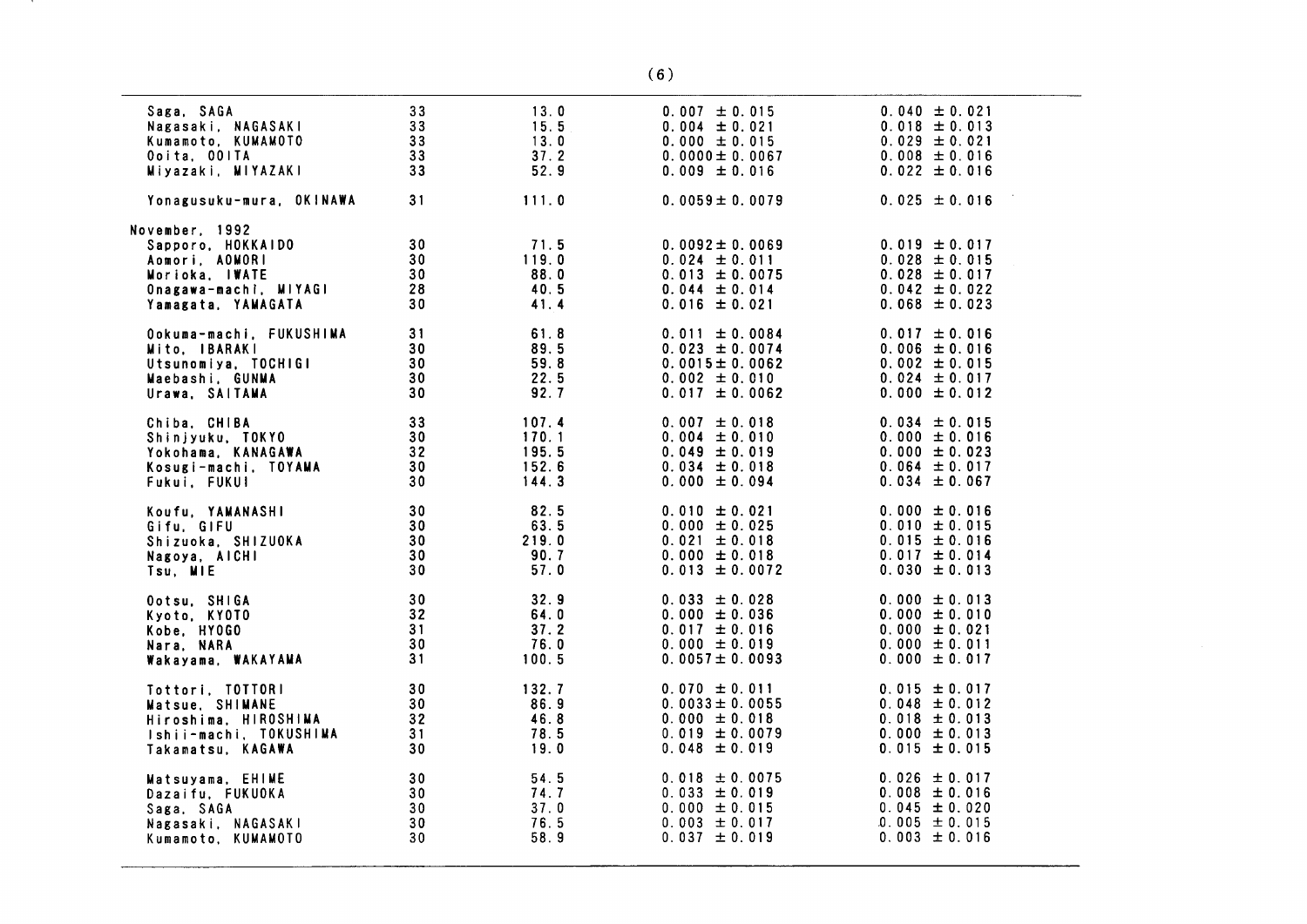|                                                                                                                        | Duration                   | Precipitation                          | $°°$ Sr                                                                                                   | 137Cs                                                                                                 |
|------------------------------------------------------------------------------------------------------------------------|----------------------------|----------------------------------------|-----------------------------------------------------------------------------------------------------------|-------------------------------------------------------------------------------------------------------|
| Location                                                                                                               | (days)                     | (mn)                                   | (MBq/km <sup>2</sup> )                                                                                    | (MBq/km <sup>2</sup> )                                                                                |
| Ooita, OOITA                                                                                                           | 30                         | 53.3                                   | $0.000 \pm 0.012$                                                                                         | $0.022 \pm 0.016$                                                                                     |
| Miyazaki, MIYAZAKI                                                                                                     | 30 <sub>o</sub>            | 37.3                                   | $0.000 \pm 0.018$                                                                                         | $0.000 \pm 0.015$                                                                                     |
| Yonagusuku-mura, OKINAWA                                                                                               | 31                         | 160.5                                  | $0.026 \pm 0.0088$                                                                                        | $0.000 \pm 0.014$                                                                                     |
| December, 1992<br>Sapporo, HOKKAIDO<br>Aomori, AOMORI<br>Morioka, IWATE<br>Onagawa-machi, MIYAGI<br>Yamagata, YAMAGATA | 28<br>35<br>35<br>36<br>35 | 47.5<br>63.5<br>55.8<br>34.0<br>104.4  | $0.019 \pm 0.0084$<br>$0.0038 \pm 0.0084$<br>$0.017 \pm 0.0083$<br>$0.002 \pm 0.026$<br>$0.031 \pm 0.012$ | $0.001 \pm 0.017$<br>$0.009 \pm 0.017$<br>$0.039 \pm 0.018$<br>$0.020 \pm 0.019$<br>$0.000 \pm 0.017$ |
| Ookuma-machi, FUKUSHIMA                                                                                                | 35                         | 37.3                                   | $0.006 \pm 0.017$                                                                                         | $0.037 \pm 0.021$                                                                                     |
| Mito. IBARAKI                                                                                                          | 36                         | 39.5                                   | $0.030 \pm 0.0081$                                                                                        | $0.049 \pm 0.018$                                                                                     |
| Utsunomiya, TOCHIGI                                                                                                    | 35                         | 42.0                                   | $0.000 \pm 0.020$                                                                                         | $0.13 \pm 0.024$                                                                                      |
| Maebashi, GUNMA                                                                                                        | 35                         | 19.0                                   | $0.014 \pm 0.0090$                                                                                        | $0.040 \pm 0.018$                                                                                     |
| Urawa, SAITAMA                                                                                                         | 35                         | 47.6                                   | $0.036 \pm 0.022$                                                                                         | $0.0008 \pm 0.0087$                                                                                   |
| Chiba. CHIBA<br>Shinjuku, TOKYO<br>Yokohama, KANAGAWA<br>Kosugi-machi, TOYAMA<br>Fukui, FUKUI                          | 35<br>35<br>29<br>35<br>35 | 38.6<br>88.2<br>63.6<br>291.4<br>402.9 | $0.0085 \pm 0.0081$<br>$0.071 \pm 0.025$<br>$0.027 \pm 0.0091$<br>$0.065 \pm 0.020$<br>0.20<br>± 0.12     | $0.033 \pm 0.014$<br>$0.010 \pm 0.017$<br>$0.027 \pm 0.015$<br>$0.019 \pm 0.013$<br>0.11<br>± 0.064   |
| Koufu, YAMANASHI                                                                                                       | 35                         | 38.5                                   | $0.005 \pm 0.020$                                                                                         | $0.012 \pm 0.018$                                                                                     |
| Gifu, GIFU                                                                                                             | 35                         | 97.5                                   | $0.036 \pm 0.021$                                                                                         | $0.0000 \pm 0.0097$                                                                                   |
| Shizuoka, SHIZUOKA                                                                                                     | 36                         | 129.5                                  | $0.018 \pm 0.0076$                                                                                        | $0.000 \pm 0.015$                                                                                     |
| Nagoya, AICHI                                                                                                          | 35                         | 96.6                                   | $0.032 \pm 0.034$                                                                                         | $0.043 \pm 0.023$                                                                                     |
| Tsu, MIE                                                                                                               | 35                         | 60.5                                   | $0.040 \pm 0.011$                                                                                         | $0.011 \pm 0.016$                                                                                     |
| Ootsu. SHIGA                                                                                                           | 35                         | 66.8                                   | $0.000 \pm 0.033$                                                                                         | $0.012 \pm 0.013$                                                                                     |
| Kyoto, KYOTO                                                                                                           | 29                         | 67.5                                   | $0.000 \pm 0.024$                                                                                         | $0.009 \pm 0.012$                                                                                     |
| Kobe, HYOGO                                                                                                            | 29                         | 101.4                                  | $0.022 \pm 0.020$                                                                                         | $0.020 \pm 0.018$                                                                                     |
| Nara, NARA                                                                                                             | 36                         | 98.6                                   | $0.014 \pm 0.012$                                                                                         | $0.043 \pm 0.025$                                                                                     |
| Wakayama, WAKAYAMA                                                                                                     | 37                         | 53.0                                   | $0.030 \pm 0.014$                                                                                         | $0.000 \pm 0.017$                                                                                     |
| Tottori, TOTTORI                                                                                                       | 36                         | 226.3                                  | $0.046 \pm 0.010$                                                                                         | $0.002 \pm 0.015$                                                                                     |
| Matsue, SHIMANE                                                                                                        | 29                         | 130.4                                  | $0.012 \pm 0.014$                                                                                         | $0.036 \pm 0.010$                                                                                     |
| Hiroshima, HIROSHIMA                                                                                                   | 29                         | 62.8                                   | $0.029 \pm 0.012$                                                                                         | $0.007 \pm 0.015$                                                                                     |
| Ishii-machi, TOKUSHIMA                                                                                                 | 36                         | 60.5                                   | $0.000 \pm 0.021$                                                                                         | $0.004 \pm 0.013$                                                                                     |
| Takamatsu, KAGAWA                                                                                                      | 31                         | 29.0                                   | $0.012 \pm 0.0082$                                                                                        | $0.017 \pm 0.016$                                                                                     |
| Matsuyama, EHIME                                                                                                       | 35                         | 57.0                                   | $0.018 \pm 0.0071$                                                                                        | $0.042 \pm 0.018$                                                                                     |
| Dazaifu, FUKUOKA                                                                                                       | 35                         | 61.9                                   | $0.000 \pm 0.026$                                                                                         | $0.001 \pm 0.013$                                                                                     |
| Saga, SAGA                                                                                                             | 35                         | 45.4                                   | $0.044 \pm 0.018$                                                                                         | $0.020 \pm 0.017$                                                                                     |
| Nagasaki, NAGASAKI                                                                                                     | 35                         | 69.0                                   | $0.0021 \pm 0.0078$                                                                                       | $0.015 \pm 0.017$                                                                                     |
| Kumamoto, KUMAMOTO                                                                                                     | 35                         | 66.2                                   | $0.020 \pm 0.0089$                                                                                        | $0.000 \pm 0.016$                                                                                     |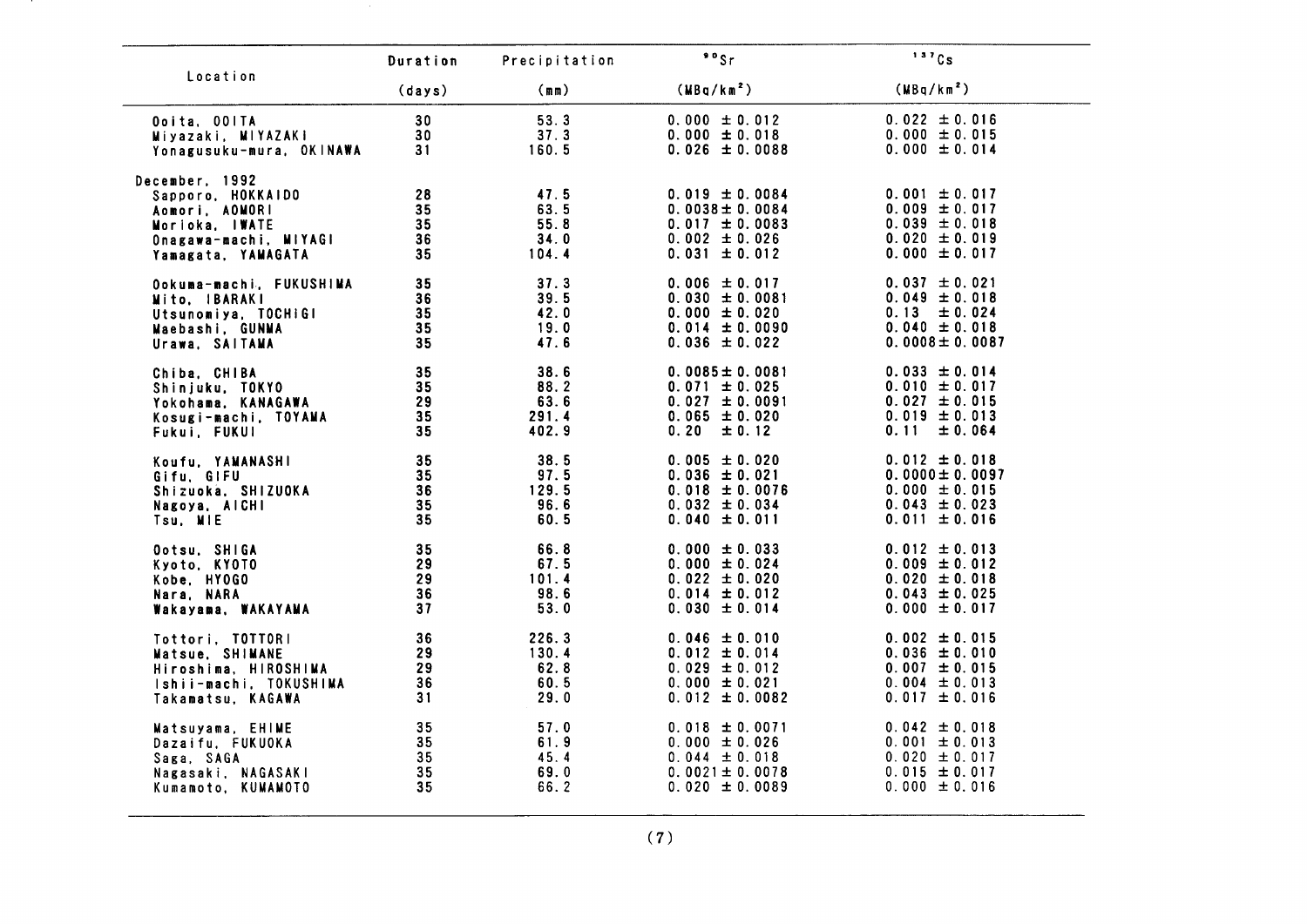|                                                                                                                       | Duration                   | Precipitation                        | $50$ Sr                                                                                                   | 137Cs                                                                                                 |
|-----------------------------------------------------------------------------------------------------------------------|----------------------------|--------------------------------------|-----------------------------------------------------------------------------------------------------------|-------------------------------------------------------------------------------------------------------|
| Location                                                                                                              | (days)                     | (mn)                                 | (MBq/km <sup>2</sup> )                                                                                    | (MBq/km <sup>2</sup> )                                                                                |
| Ooita, OOITA                                                                                                          | 35                         | 50.6                                 | $0.0028 \pm 0.0095$                                                                                       | $0.005 \pm 0.015$                                                                                     |
| Miyazaki, MIYAZAKI                                                                                                    | 35                         | 118.2                                | $0.0007 \pm 0.0087$                                                                                       | $0.004 \pm 0.015$                                                                                     |
| Yonagusuku-mura, OKINAWA                                                                                              | 23                         | 54.5                                 | $0.000 \pm 0.017$                                                                                         | $0.067 \pm 0.022$                                                                                     |
| January, 1993<br>Sapporo, HOKKAIDO<br>Aomori, AOMORI<br>Morioka, IWATE<br>Onagawa-machi, MIYAGI<br>Yamagata, YAMAGATA | 36<br>29<br>29<br>28<br>29 | 58.0<br>35.5<br>30.7<br>60.0<br>53.7 | $0.023 \pm 0.020$<br>$0.0084 \pm 0.0083$<br>$0.0048 \pm 0.0086$<br>$0.028 \pm 0.023$<br>$0.005 \pm 0.012$ | $0.008 \pm 0.017$<br>$0.046 \pm 0.017$<br>$0.019 \pm 0.016$<br>$0.028 \pm 0.016$<br>$0.023 \pm 0.017$ |
| Ookuma-machi, FUKUSHIMA                                                                                               | 28                         | 162.9                                | $0.001 \pm 0.018$                                                                                         | $0.041 \pm 0.019$                                                                                     |
| Mito. IBARAKI                                                                                                         | 28                         | 98.5                                 | $0.006 \pm 0.019$                                                                                         | $0.010 \pm 0.017$                                                                                     |
| Utsunomiya, TOCHIGI                                                                                                   | 29                         | 67.7                                 | $0.044 \pm 0.018$                                                                                         | $0.38 \pm 0.033$                                                                                      |
| Maebashi, GUNMA                                                                                                       | 29                         | 69.0                                 | $0.013 \pm 0.0095$                                                                                        | $0.017 \pm 0.015$                                                                                     |
| Urawa, SAITAMA                                                                                                        | 29                         | 99.0                                 | $0.011 \pm 0.0099$                                                                                        | $0.026 \pm 0.012$                                                                                     |
| Chiba. CHIBA                                                                                                          | 29                         | 137.3                                | $0.012 \pm 0.0077$                                                                                        | $0.038 \pm 0.016$                                                                                     |
| Shinjuku, TOKYO                                                                                                       | 29                         | 119.6                                | $0.000 \pm 0.022$                                                                                         | $0.032 \pm 0.017$                                                                                     |
| Yokohama, KANAGAWA                                                                                                    | 36                         | 152.0                                | $0.0035 \pm 0.0079$                                                                                       | $0.039 \pm 0.017$                                                                                     |
| Kosugi-machi, TOYAMA                                                                                                  | 29                         | 224.4                                | $0.028 \pm 0.0090$                                                                                        | $0.031 \pm 0.017$                                                                                     |
| Fukui, FUKUI                                                                                                          | 29                         | 238.7                                | $0.045 \pm 0.045$                                                                                         | $0.000 \pm 0.074$                                                                                     |
| Koufu, YAMANASHI                                                                                                      | 29                         | 65.5                                 | $0.002 \pm 0.020$                                                                                         | $0.001 \pm 0.016$                                                                                     |
| Gifu, GIFU                                                                                                            | 29                         | 70.0                                 | $0.028 \pm 0.022$                                                                                         | $0.009 \pm 0.014$                                                                                     |
| Shizuoka, SHIZUOKA                                                                                                    | 28                         | 97.5                                 | $0.0050 \pm 0.0073$                                                                                       | $0.009 \pm 0.016$                                                                                     |
| Nagoya, AICHI                                                                                                         | 29                         | 65.8                                 | $0.0000 \pm 0.0078$                                                                                       | $0.033 \pm 0.017$                                                                                     |
| Tsu, MIE                                                                                                              | 29                         | 33.0                                 | $0.039 \pm 0.023$                                                                                         | $0.000 \pm 0.015$                                                                                     |
| Ootsu, SHIGA                                                                                                          | 29                         | 79.6                                 | $0.040 \pm 0.017$                                                                                         | $0.044 \pm 0.018$                                                                                     |
| Kyoto, KYOTO                                                                                                          | 33                         | 56.0                                 | $0.018 \pm 0.025$                                                                                         | $0.023 \pm 0.013$                                                                                     |
| Kobe, HYOGO                                                                                                           | 33                         | 41.8                                 | $0.000 \pm 0.011$                                                                                         | $0.031 \pm 0.016$                                                                                     |
| Nara, NARA                                                                                                            | 28                         | 120.8                                | $0.000 \pm 0.011$                                                                                         | $0.030 \pm 0.018$                                                                                     |
| Wakayama, WAKAYAMA                                                                                                    | 34                         | 42.0                                 | $0.000 \pm 0.027$                                                                                         | $0.025 \pm 0.042$                                                                                     |
| Tottori, TOTTORI                                                                                                      | 28                         | 147.7                                | $0.049 \pm 0.028$                                                                                         | $0.000 \pm 0.016$                                                                                     |
| Matsue, SHIMANE                                                                                                       | 35                         | 145.2                                | $0.010 \pm 0.017$                                                                                         | $0.044 \pm 0.011$                                                                                     |
| Hiroshima, HIROSHIMA                                                                                                  | 33                         | 53.6                                 | $0.0050 \pm 0.0073$                                                                                       | $0.000 \pm 0.015$                                                                                     |
| Ishii-machi, TOKUSHIMA                                                                                                | 28                         | 16.5                                 | $0.0081 \pm 0.0081$                                                                                       | $0.012 \pm 0.016$                                                                                     |
| Takamatsu, KAGAWA                                                                                                     | 33                         | 30.5                                 | $0.028 \pm 0.0075$                                                                                        | $0.033 \pm 0.018$                                                                                     |
| Matsuyama, EHIME                                                                                                      | 29                         | 34.0                                 | $0.019 \pm 0.0071$                                                                                        | $0.053 \pm 0.018$                                                                                     |
| Dazaifu, FUKUOKA                                                                                                      | 29                         | 89.8                                 | $0.0079 \pm 0.0073$                                                                                       | $0.001 \pm 0.017$                                                                                     |
| Saga, SAGA                                                                                                            | 29                         | 29.0                                 | $0.019 \pm 0.0082$                                                                                        | $0.004 \pm 0.014$                                                                                     |
| Nagasaki, NAGASAKI                                                                                                    | 29                         | 53.0                                 | $0.012 \pm 0.018$                                                                                         | $0.000 \pm 0.018$                                                                                     |
| Kumamoto, KUMAMOTO                                                                                                    | 29                         | 57.7                                 | $0.011 \pm 0.0077$                                                                                        | $0.002 \pm 0.016$                                                                                     |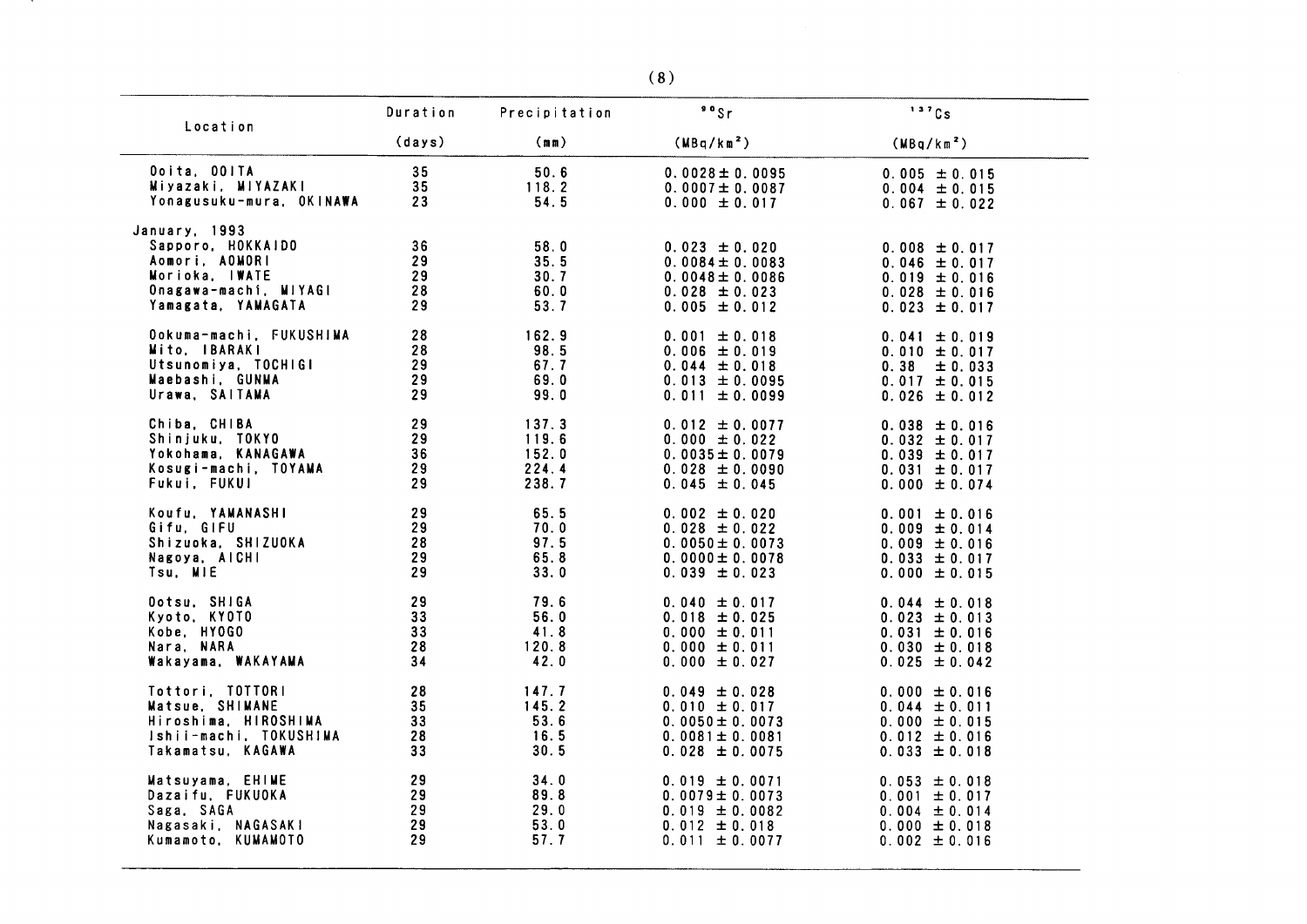| Location                                                                                                               | Duration                   | Precipitation                         | $\cdot$ $\cdot$ sr                                                                                     | 137Cs                                                                                                 |
|------------------------------------------------------------------------------------------------------------------------|----------------------------|---------------------------------------|--------------------------------------------------------------------------------------------------------|-------------------------------------------------------------------------------------------------------|
|                                                                                                                        | (days)                     | (mn)                                  | (MBq/km <sup>2</sup> )                                                                                 | (MBq/km <sup>2</sup> )                                                                                |
| Ooita, OOITA                                                                                                           | 29                         | 37.0                                  | $0.011 \pm 0.0078$                                                                                     | $0.000 \pm 0.013$                                                                                     |
| Miyazaki, MIYAZAKI                                                                                                     | 29                         | 74.0                                  | $0.033 \pm 0.023$                                                                                      | $0.012 \pm 0.015$                                                                                     |
| Yonagusuku-mura, OKINAWA                                                                                               | 28                         | 53.5                                  | $0.011 \pm 0.022$                                                                                      | $0.025 \pm 0.019$                                                                                     |
| February, 1993<br>Sapporo, HOKKAIDO<br>Aomori, AOMORI<br>Morioka, IWATE<br>Onagawa-machi, MIYAGI<br>Yamagata, YAMAGATA | 30<br>30<br>30<br>30<br>30 | 71.0<br>87.0<br>116.1<br>79.5<br>80.0 | $0.032 \pm 0.0098$<br>$0.022 \pm 0.014$<br>$0.008 \pm 0.024$<br>$0.008 \pm 0.021$<br>$0.000 \pm 0.022$ | $0.032 \pm 0.016$<br>$0.052 \pm 0.019$<br>$0.041 \pm 0.014$<br>$0.029 \pm 0.017$<br>$0.042 \pm 0.019$ |
| Ookuma-machi, FUKUSHIMA                                                                                                | 30                         | 92.4                                  | $0.017 \pm 0.0076$                                                                                     | $0.013 \pm 0.016$                                                                                     |
| Mito, IBARAKI                                                                                                          | 30                         | 92.5                                  | $0.015 \pm 0.020$                                                                                      | $0.050 \pm 0.018$                                                                                     |
| Utsunomiya, TOCHIGI                                                                                                    | 30                         | 82.6                                  | $0.022 \pm 0.018$                                                                                      | $0.13 \pm 0.022$                                                                                      |
| Maebashi, GUNMA                                                                                                        | 30                         | 32.0                                  | $0.019 \pm 0.010$                                                                                      | $0.036 \pm 0.018$                                                                                     |
| Urawa, SAITAMA                                                                                                         | 30                         | 54.5                                  | $0.012 \pm 0.010$                                                                                      | $0.086 \pm 0.016$                                                                                     |
| Chiba, CHIBA                                                                                                           | 30                         | 68.2                                  | $0.018 \pm 0.0080$                                                                                     | $0.071 \pm 0.019$                                                                                     |
| Shinjuku, TOKYO                                                                                                        | 30                         | 63.4                                  | $0.0000 \pm 0.0098$                                                                                    | $0.004 \pm 0.016$                                                                                     |
| Yokohama, KANAGAWA                                                                                                     | 30 <sub>o</sub>            | 67.7                                  | $0.026 \pm 0.019$                                                                                      | $0.038 \pm 0.017$                                                                                     |
| Kosugi-machi, TOYAMA                                                                                                   | 30                         | 155.5                                 | $0.032 \pm 0.010$                                                                                      | $0.062 \pm 0.020$                                                                                     |
| Fukui, FUKUI                                                                                                           | 30                         | 209.4                                 | $0.000 \pm 0.040$                                                                                      | $0.000 \pm 0.080$                                                                                     |
| Koufu, YAMANASHI                                                                                                       | 30                         | 51.0                                  | $0.0065 \pm 0.0065$                                                                                    | $0.014 \pm 0.017$                                                                                     |
| Gifu, GIFU                                                                                                             | 30                         | 115.0                                 | $0.012 \pm 0.024$                                                                                      | $0.020 \pm 0.016$                                                                                     |
| Shizuoka, SHIZUOKA                                                                                                     | 30                         | 146.0                                 | $0.038 \pm 0.0091$                                                                                     | $0.063 \pm 0.019$                                                                                     |
| Nagoya, AICHI                                                                                                          | 30                         | 112.4                                 | $0.0030 \pm 0.0083$                                                                                    | $0.037 \pm 0.016$                                                                                     |
| Tsu, MIE                                                                                                               | 30                         | 75.0                                  | $0.025 \pm 0.0079$                                                                                     | $0.052 \pm 0.020$                                                                                     |
| Ootsu, SHIGA                                                                                                           | 30                         | 73.7                                  | $0.024 \pm 0.013$                                                                                      | $0.000 \pm 0.017$                                                                                     |
| Kyoto, KYOTO                                                                                                           | 33                         | 76.0                                  | $0.002 \pm 0.020$                                                                                      | $0.012 \pm 0.017$                                                                                     |
| Kobe, HYOGO                                                                                                            | 29                         | 63.9                                  | $0.046 \pm 0.024$                                                                                      | $0.017 \pm 0.016$                                                                                     |
| Wakayama, WAKAYAMA                                                                                                     | 31                         | 77.2                                  | $0.026 \pm 0.053$                                                                                      | $0.000 \pm 0.017$                                                                                     |
| Tottori, TOTTORI                                                                                                       | 30                         | 129.9                                 | $0.065 \pm 0.012$                                                                                      | $0.071 \pm 0.021$                                                                                     |
| Hiroshima, HIROSHIMA                                                                                                   | 29                         | 63.0                                  | $0.021 \pm 0.0077$                                                                                     | $0.021 \pm 0.016$                                                                                     |
| Ishii-machi, TOKUSHIMA                                                                                                 | 29                         | 46.5                                  | $0.018 \pm 0.0088$                                                                                     | $0.016 \pm 0.015$                                                                                     |
| Takamatsu, KAGAWA                                                                                                      | 30                         | 20.5                                  | $0.037 \pm 0.0082$                                                                                     | $0.020 \pm 0.017$                                                                                     |
| Matsuyama, EHIME                                                                                                       | 30                         | 53.5                                  | $0.023 \pm 0.0089$                                                                                     | $0.001 \pm 0.018$                                                                                     |
| Dazaifu, FUKUOKA                                                                                                       | 30                         | 58.0                                  | $0.030 \pm 0.0095$                                                                                     | $0.014 \pm 0.016$                                                                                     |
| Saga, SAGA                                                                                                             | 30                         | 100.9                                 | $0.022 \pm 0.0084$                                                                                     | $0.089 \pm 0.019$                                                                                     |
| Nagasaki, NAGASAKI                                                                                                     | 30                         | 94.0                                  | $0.028 \pm 0.019$                                                                                      | $0.000 \pm 0.017$                                                                                     |
| Kumamoto, KUMAMOTO                                                                                                     | 30                         | 49.9                                  | $0.0000 \pm 0.0087$                                                                                    | $0.000 \pm 0.015$                                                                                     |
| Ooita, OOITA                                                                                                           | 30                         | 37.2                                  | $0.0040 \pm 0.0073$                                                                                    | $0.000 \pm 0.014$                                                                                     |
| Miyazaki, MIYAZAKI                                                                                                     | 30                         | 37.3                                  | $0.008 \pm 0.021$                                                                                      | $0.025 \pm 0.016$                                                                                     |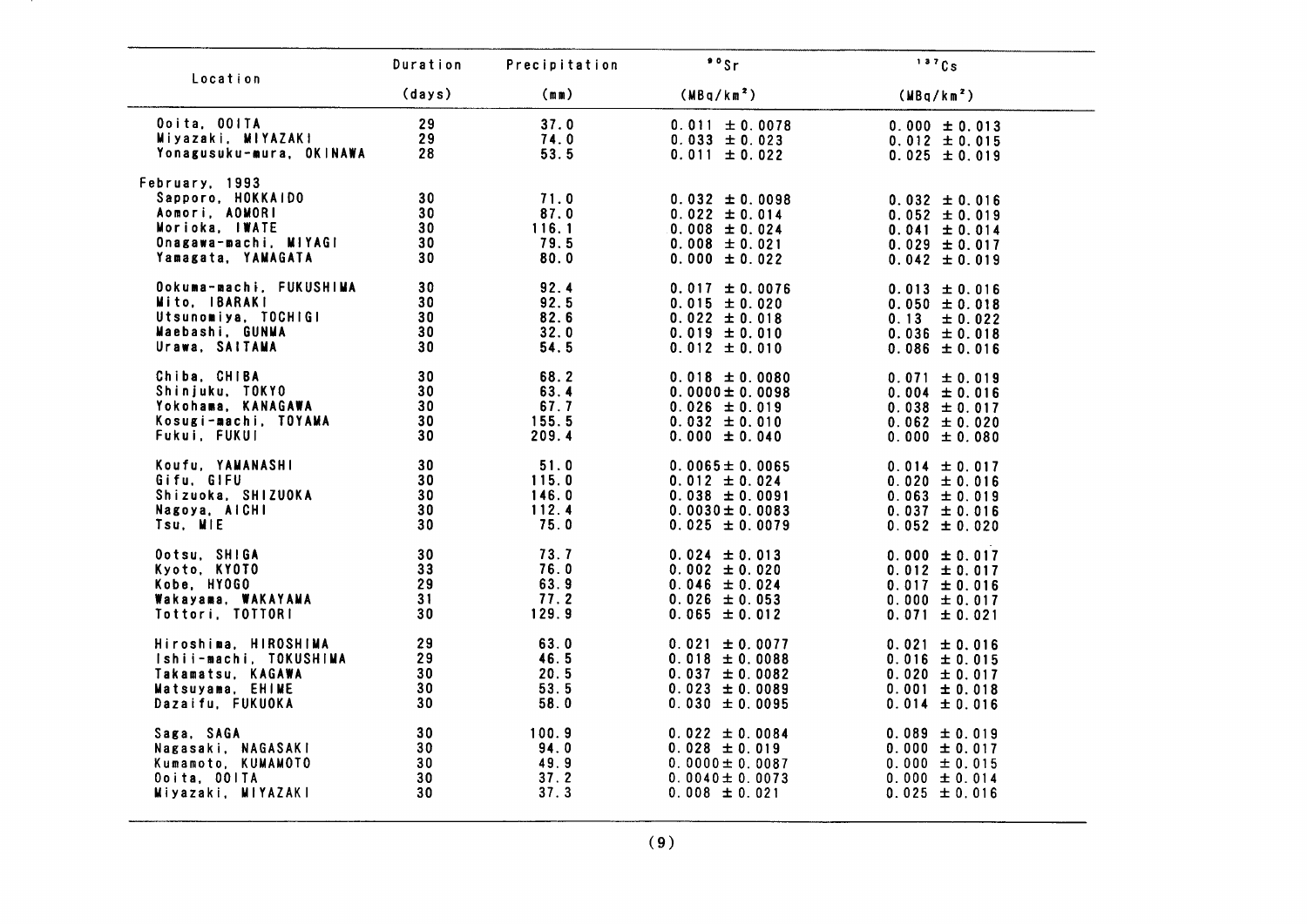|                          | Duration        | Precipitation | $^{\circ}$ $^{\circ}$ Sr | 137Cs                  |
|--------------------------|-----------------|---------------|--------------------------|------------------------|
| Location                 | (days)          | (mn)          | (MBq/km <sup>2</sup> )   | (MBq/km <sup>2</sup> ) |
| Yonagusuku-mura, OKINAWA | 30              | 71.3          | $0.021 \pm 0.024$        | $0.023 \pm 0.017$      |
| March, 1993              |                 |               |                          |                        |
| Sapporo, HOKKAIDO        | 32              | 20.0          | $0.0061 \pm 0.0072$      | $0.006 \pm 0.015$      |
| Aomori, AOMORI           | 32              | 12.5          | $0.029 \pm 0.0091$       | $0.010 \pm 0.016$      |
| Morioka, IWATE           | 32              | 23.5          | $0.054 \pm 0.022$        | $0.014 \pm 0.012$      |
| Onagawa-machi, MIYAGI    | 32              | 96.5          | $0.043 \pm 0.022$        | $0.022 \pm 0.015$      |
| Yamagata, YAMAGATA       | 32              | 51.8          | $0.030 \pm 0.021$        | $0.037 \pm 0.017$      |
| Ookuma-machi, FUKUSHIMA  | 32              | 43.6          | $0.028 \pm 0.0081$       | $0.035 \pm 0.018$      |
| Mito, IBARAKI            | 32 <sub>2</sub> | 58.5          | $0.025 \pm 0.010$        | $0.064 \pm 0.017$      |
| Utsunomiya. TOCHIGI      | 32              | 44.6          | $0.070 \pm 0.012$        | 1.1<br>± 0.05          |
| Maebashi, GUNMA          | 32              | 21.5          | $0.021 \pm 0.0089$       | $0.037 \pm 0.017$      |
| Urawa, SAITAMA           | 32              | 51.0          | $0.026 \pm 0.0084$       | $0.031 \pm 0.012$      |
| Chiba, CHIBA             | 32              | 81.0          | $0.022 \pm 0.0090$       | $0.010 \pm 0.014$      |
| Shinjuku, TOKYO          | 32              | 65.2          | $0.020 \pm 0.010$        | $0.056 \pm 0.018$      |
| Yokohama, KANAGAWA       | 31              | 88.5          | $0.032 \pm 0.018$        | $0.080 \pm 0.020$      |
| Kosugi-machi, TOYAMA     | 32              | 126.9         | $0.008 \pm 0.023$        | $0.024 \pm 0.018$      |
| Fukui, FUKUI             | 32              | 117.8         | $0.056 \pm 0.039$        | $0.019 \pm 0.080$      |
| Koufu, YAMANASHI         | 32 <sup>°</sup> | 40.0          | $0.013 \pm 0.0065$       | $0.000 \pm 0.015$      |
| Gifu, GIFU               | 32              | 56.5          | $0.024 \pm 0.011$        | $0.028 \pm 0.016$      |
| Shizuoka, SHIZUOKA       | 32              | 90.5          | $0.035 \pm 0.021$        | $0.042 \pm 0.017$      |
| Nagoya, AICHI            | 32              | 67.3          | $0.034 \pm 0.010$        | $0.012 \pm 0.015$      |
| Ootsu, SHIGA             | 32              | 67.4          | $0.018 \pm 0.012$        | $0.013 \pm 0.015$      |
| Kyoto, KYOTO             | 32              | 79.5          | $0.003 \pm 0.021$        | $0.000 \pm 0.016$      |
| Kobe, HYOGO              | 35              | 85.2          | $0.019 \pm 0.0083$       | $0.020 \pm 0.017$      |
| Nara, NARA               | 28              | 144.0         | $0.021 \pm 0.012$        | $0.038 \pm 0.017$      |
| Wakayama, WAKAYAMA       | 32              | 68.2          | $0.057 \pm 0.033$        | $0.015 \pm 0.016$      |
| Tottori, TOTTORI         | 32              | 104.1         | $0.049 \pm 0.012$        | $0.052 \pm 0.018$      |
| Matsue, SHIMANE          | 32              | 54.4          | $0.018 \pm 0.016$        | $0.018 \pm 0.086$      |
| Hiroshima, HIROSHIMA     | 35              | 107.0         | $0.014 \pm 0.0083$       | $0.001 \pm 0.015$      |
| Ishii-machi, TOKUSHIMA   | 32              | 55.5          | $0.030 \pm 0.0094$       | $0.000 \pm 0.018$      |
| Takamatsu, KAGAWA        | 32              | 71.0          | $0.034 \pm 0.028$        | $0.038 \pm 0.019$      |
| Matsuyama, EHIME         | 32              | 114.5         | $0.013 \pm 0.0092$       | $0.019 \pm 0.016$      |
| Dazaifu, FUKUOKA         | 32              | 101.1         | $0.016 \pm 0.026$        | $0.018 \pm 0.016$      |
| Saga, SAGA               | 32              | 101.8         | $0.013 \pm 0.0067$       | $0.033 \pm 0.017$      |
| Nagasaki, NAGASAKI       | 30              | 135.0         | $0.014 \pm 0.0087$       | $0.019 \pm 0.016$      |
| Kumamoto, KUMAMOTO       | 32              | 160.7         | $0.0066 \pm 0.0094$      | $0.013 \pm 0.016$      |
| Ooita, OOITA             | 32              | 100.3         | $0.014 \pm 0.0090$       | $0.000 \pm 0.016$      |
| Miyazaki, MIYAZAKI       | 32              | 206.3         | $0.000 \pm 0.018$        | $0.022 \pm 0.017$      |
| Yonagusuku-mura, OKINAWA | 32              | 88.5          | $0.0088 \pm 0.0087$      | $0.007 \pm 0.018$      |

 $\sim$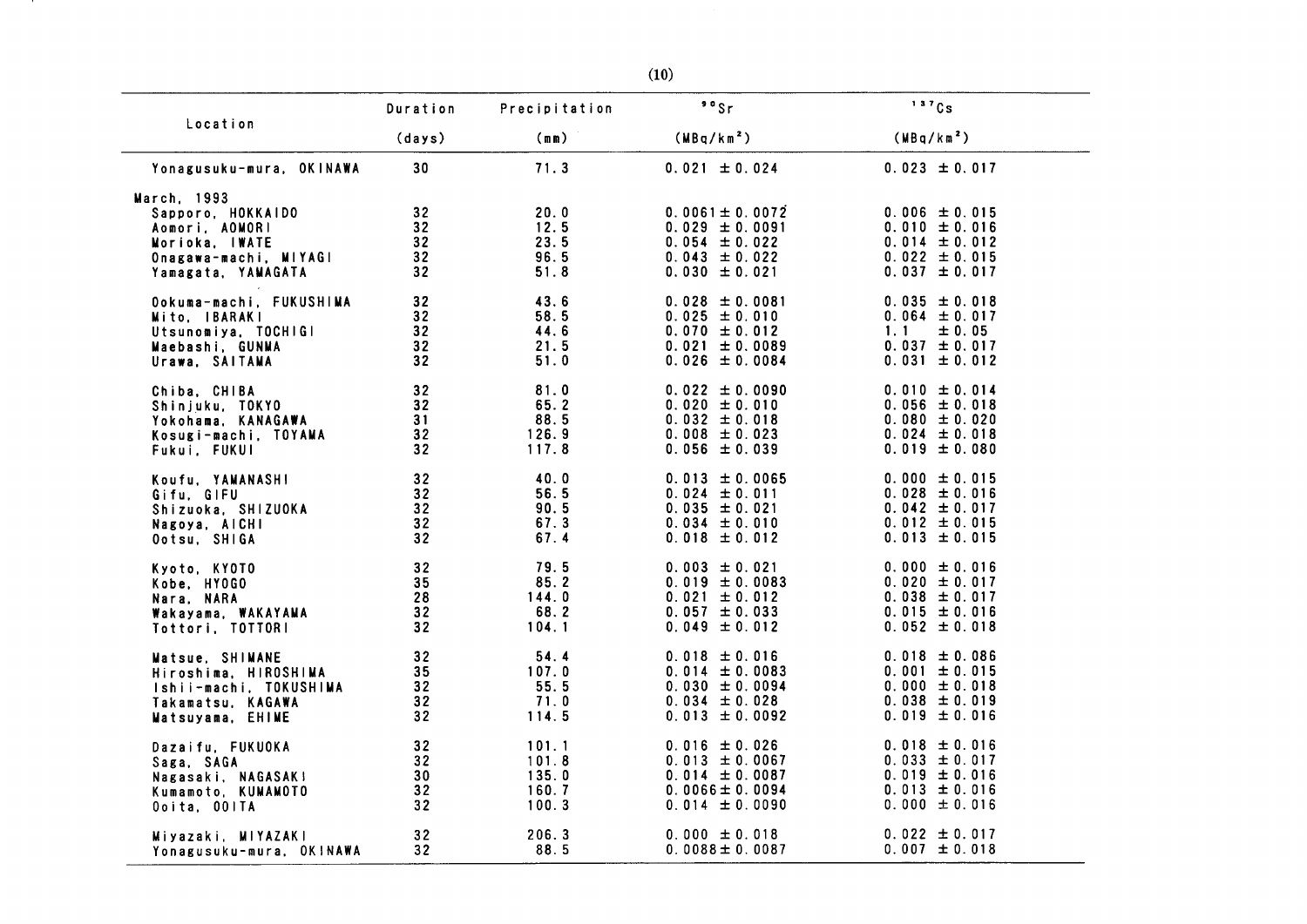#### (1)-2 Strontium-90 and Cesium-137 in Rain and Dry Fallout (for WHO program) (from Oct. 1992 to Mar. 1993)

-continued from NO. 102 of this publication-

|                                                                                                               | Duration                                             | Precipitation                           | "s                                                                                                        | 137Cs                                                                                                 |
|---------------------------------------------------------------------------------------------------------------|------------------------------------------------------|-----------------------------------------|-----------------------------------------------------------------------------------------------------------|-------------------------------------------------------------------------------------------------------|
| Location                                                                                                      | (days)                                               | (mn)                                    | (MBq/km <sup>2</sup> )                                                                                    | (MBq/km <sup>2</sup> )                                                                                |
| October, 1992<br>Akita, AKITA<br>Ichihara, CHIBA<br>Niigata, NIIGATA<br>Kanazawa, ISHIKAWA<br>Nagano, NAGANO  | 33<br>33<br>33<br>31<br>33                           | 91.7<br>320.9<br>116.4<br>92.0<br>128.8 | $0.0000 \pm 0.0078$<br>$0.007 \pm 0.027$<br>0.26<br>$\pm 0.019$<br>$0.002 \pm 0.018$<br>$0.049 \pm 0.024$ | $0.000 \pm 0.014$<br>$0.013 \pm 0.016$<br>$0.040 \pm 0.019$<br>$0.008 \pm 0.018$<br>$0.000 \pm 0.012$ |
| Osaka, OSAKA<br>Okayama, OKAYAMA<br>Yamaguchi, YAMAGUCHI<br>Kochi, KOCHI<br>Kagoshima, KAGOSHIMA              | 31<br>33 <sub>3</sub><br>33<br>33<br>32              | 143.4<br>114.2<br>35.0<br>181.8<br>35.5 | $0.075 \pm 0.023$<br>$0.026 \pm 0.013$<br>$0.011 \pm 0.019$<br>$0.013 \pm 0.024$<br>$0.097 \pm 0.016$     | $0.007 \pm 0.016$<br>$0.018 \pm 0.017$<br>$0.029 \pm 0.017$<br>$0.006 \pm 0.015$<br>$0.072 \pm 0.019$ |
| November, 1992<br>Akita, AKITA<br>Niigata, NIIGATA<br>Kanazawa, ISHIKAWA<br>Nagano, NAGANO<br>Osaka, OSAKA    | 30<br>30 <sub>o</sub><br>32 <sub>2</sub><br>29<br>32 | 224.4<br>110.5<br>55.0<br>36.2<br>88.9  | $0.049 \pm 0.023$<br>0.30<br>± 0.024<br>$0.041 \pm 0.020$<br>$0.000 \pm 0.018$<br>$0.019 \pm 0.024$       | $0.039 \pm 0.020$<br>$0.022 \pm 0.018$<br>$0.041 \pm 0.015$<br>$0.017 \pm 0.014$<br>$0.000 \pm 0.014$ |
| Okayamashi, OKAYAMA<br>Yamaguchi, YAMAGUCHI<br>Kohchi, KOHCHI<br>Kagoshima, KAGOSHIMA                         | 30<br>30<br>31<br>31                                 | 25.8<br>47.0<br>66.4<br>40.5            | $0.025 \pm 0.0098$<br>$0.011 \pm 0.0073$<br>$0.056 \pm 0.019$<br>$0.069 \pm 0.013$                        | $0.029 \pm 0.025$<br>$0.015 \pm 0.013$<br>$0.011 \pm 0.016$<br>$0.031 \pm 0.017$                      |
| December, 1992<br>Akita, AKITA<br>Ichihara, CHIBA<br>Niigata, NIIGATA<br>Kanazawa, ISHIKAWA<br>Nagano, NAGANO | 31<br>35<br>36<br>29<br>36                           | 170.7<br>48.4<br>170.7<br>273.0<br>45.6 | $0.021 \pm 0.0097$<br>$0.000 \pm 0.029$<br>$0.17 \pm 0.019$<br>$0.037 \pm 0.019$<br>$0.002 \pm 0.018$     | $0.019 \pm 0.019$<br>$0.010 \pm 0.016$<br>$0.072 \pm 0.018$<br>$0.040 \pm 0.016$<br>$0.026 \pm 0.018$ |
| Osaka, OSAKA<br>Okayama, OKAYAMA<br>Yamaguchi, YAMAGUCHI<br>Kochi, KOCHI<br>Kagoshima, KAGOSHIMA              | 37<br>30<br>35<br>35<br>26                           | 84.7<br>42.8<br>72.0<br>144.6<br>97.5   | $0.024 \pm 0.020$<br>$0.004 \pm 0.011$<br>$0.005 \pm 0.022$<br>$0.090 \pm 0.015$<br>$0.095 \pm 0.014$     | $0.023 \pm 0.016$<br>$0.023 \pm 0.016$<br>$0.011 \pm 0.013$<br>$0.060 \pm 0.019$<br>$0.039 \pm 0.019$ |
| January, 1993<br>Akita, AKITA<br>Ichihara, CHIBA                                                              | 33<br>29                                             | 113.5<br>148.2                          | $0.009 \pm 0.017$<br>$0.000 \pm 0.022$                                                                    | $0.037 \pm 0.017$<br>$0.015 \pm 0.016$                                                                |

#### Table (1)-2: Strontium-90 and Cesium-137 in Rain and Dry Fallout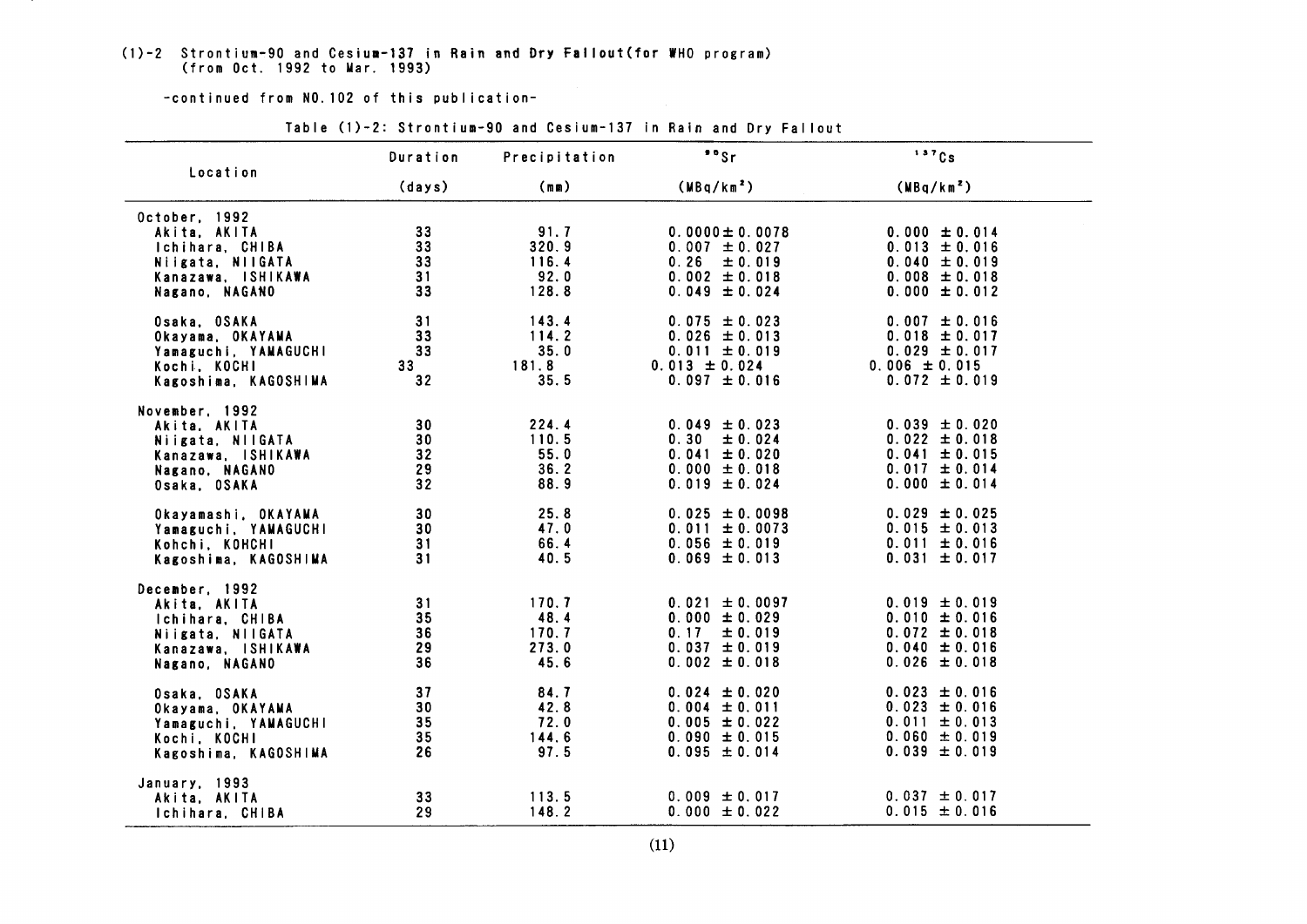|                                                                                                               | Duration                                | Precipitation                           | $80$ Sr                                                                                                    | 137Cs                                                                                                   |
|---------------------------------------------------------------------------------------------------------------|-----------------------------------------|-----------------------------------------|------------------------------------------------------------------------------------------------------------|---------------------------------------------------------------------------------------------------------|
| Location                                                                                                      | (days)                                  | (mm)                                    | (MBq/km <sup>2</sup> )                                                                                     | (MBq/km <sup>2</sup> )                                                                                  |
| Niigata, NIIGATA<br>Kanazawa, ISHIKAWA<br>Nagano, NAGANO                                                      | 28<br>33<br>26                          | 81.8<br>280.0<br>53.0                   | ± 0.026<br>0.18<br>$0.000 \pm 0.018$<br>$0.0053 \pm 0.0088$                                                | $0.050 \pm 0.018$<br>$0.023 \pm 0.016$<br>$0.015 \pm 0.017$                                             |
| Osaka, OSAKA<br>Okayamashi, OKAYAMA                                                                           | 28<br>28                                | 53.3<br>55.3                            | $0.010 \pm 0.019$<br>$0.015 \pm 0.014$                                                                     | $0.009 \pm 0.016$<br>$0.000 \pm 0.014$                                                                  |
| Yamaguchi, YAMAGUCHI<br>Kohchi, KOHCHI<br>Kagoshima, KAGOSHIMA                                                | 29<br>28<br>36                          | 86.5<br>50.6<br>96.5                    | $0.013 \pm 0.0081$<br>$0.050 \pm 0.024$<br>$0.043 \pm 0.011$                                               | $0.007 \pm 0.016$<br>$0.022 \pm 0.017$<br>$0.000 \pm 0.015$                                             |
| February, 1993<br>Akita, AKITA<br>Ichihara, CHIBA<br>Niigata, NIIGATA<br>Kanazawa, ISHIKAWA<br>Nagano, NAGANO | 30<br>30<br>30<br>33<br>33              | 197.6<br>72.4<br>126.5<br>306.0<br>68.6 | $0.000 \pm 0.021$<br>$0.023 \pm 0.023$<br>0.14<br>± 0.024<br>$0.015 \pm 0.0089$<br>$0.0028 \pm 0.0090$     | $0.025 \pm 0.017$<br>$0.029 \pm 0.017$<br>0.11<br>$\pm 0.021$<br>$0.058 \pm 0.019$<br>$0.001 \pm 0.017$ |
| Osaka, OSAKA<br>Okayamashi, OKAYAMA<br>Yamaguchi, YAMAGUCHI<br>Kohchi, KOHCHI<br>Kagoshima, KAGOSHIMA         | 30 <sub>o</sub><br>30<br>30<br>30<br>29 | 72.7<br>36.8<br>98.0<br>204.5<br>91.0   | $0.008 \pm 0.021$<br>$0.027 \pm 0.011$<br>$0.025 \pm 0.0082$<br>$0.070 \pm 0.011$<br>$0.077 \pm 0.012$     | $0.038 \pm 0.017$<br>$0.026 \pm 0.016$<br>$0.025 \pm 0.016$<br>$0.043 \pm 0.018$<br>$0.019 \pm 0.017$   |
| March. 1993<br>Akita. AKITA<br>Ichihara, CHIBA<br>Niigata, NIIGATA<br>Nagano, NAGANO<br>Osaka, OSAKA          | 32<br>32<br>32<br>32<br>31              | 66.1<br>86.2<br>120.5<br>40.3<br>85.9   | $0.018 \pm 0.022$<br>$0.046 \pm 0.029$<br>0.18<br>$\pm 0.029$<br>$0.0032 \pm 0.0081$<br>$0.010 \pm 0.0071$ | $0.045 \pm 0.016$<br>$0.048 \pm 0.019$<br>$0.061 \pm 0.019$<br>$0.000 \pm 0.014$<br>$0.017 \pm 0.014$   |
| Okayamashi, OKAYAMA<br>Yamaguchi, YAMAGUCHI<br>Kohchi, KOHCHI<br>Kagoshima, KAGOSHIMA                         | 32<br>32<br>32<br>35                    | 68.7<br>99.0<br>101.8<br>191.0          | $0.013 \pm 0.011$<br>$0.012 \pm 0.012$<br>$0.087 \pm 0.016$<br>$0.052 \pm 0.011$                           | $0.000 \pm 0.015$<br>$0.007 \pm 0.015$<br>$0.020 \pm 0.017$<br>$0.008 \pm 0.014$                        |

 $\sim 10^6$ 

 $\sim 10^7$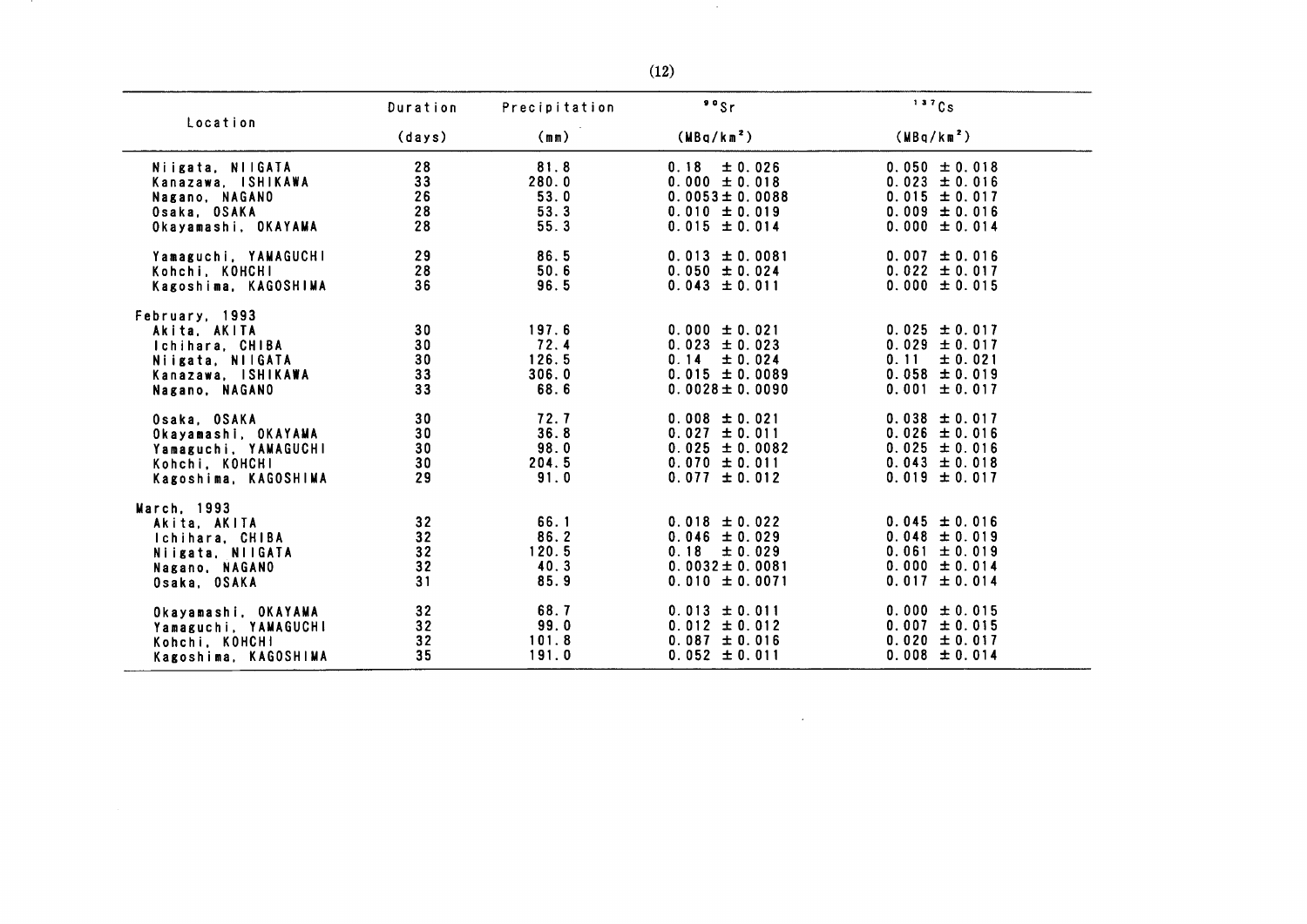(2) Strontium-90 and Cesium-137 in Airborne Dust<br>(from Oct. 1992 to Mar. 1993)

-continued from NO. 102 of this publication-

|                                          | Sampling               | Absorption         | "Sr                   | 137Cs                 |  |
|------------------------------------------|------------------------|--------------------|-----------------------|-----------------------|--|
| Location                                 | period                 | volume<br>(m3)     | (mBq/m <sup>3</sup> ) | (mBq/m <sup>3</sup> ) |  |
| $0$ ctober $\sim$ December, 1992         |                        |                    |                       |                       |  |
| Morioka, IWATE                           | $10 - 12$              | 11, 111.0          | $0.00021 \pm 0.00035$ | $0.00007 \pm 0.00033$ |  |
| Akita, AKITA                             | $10 - 12$              | 13, 350.0          | $0.00066 \pm 0.00054$ | $0.00050 \pm 0.00042$ |  |
| Yamagata, YAMAGATA                       | $10 - 12$              | 12,960.0           | $0.00000 \pm 0.00037$ | $0.00000 \pm 0.00043$ |  |
| Ookuma-machi, FUKUSHIMA<br>Mito, IBARAKI | $10 - 12$<br>$10 - 12$ | 9.156.0<br>8,969.7 | $0.00074 \pm 0.00042$ | $0.00000 \pm 0.00040$ |  |
|                                          |                        |                    | $0.00044 \pm 0.00041$ | $0.00000 \pm 0.00060$ |  |
| Utsunomiya, TOCHIGI                      | $10 - 12$              | 14,405.0           | $0.00097 \pm 0.00035$ | $0.00030 \pm 0.00026$ |  |
| Maebashi, GUNMA                          | $10 - 12$              | 13, 191.6          | $0.00055 \pm 0.00070$ | $0.00019 \pm 0.00038$ |  |
| Ichihara, CHIBA                          | $10 - 12$              | 12,960.0           | $0.0012 \pm 0.00079$  | $0.00000 \pm 0.00039$ |  |
| Yokohama, KANAGAWA                       | $10 - 12$              | 10.976.0           | $0.00029 \pm 0.00036$ | $0.0013 \pm 0.00060$  |  |
| Niigata, NIIGATA                         | $10 - 12$              | 10.665.0           | $0.0000 \pm 0.0010$   | $0.00042 \pm 0.00048$ |  |
| Kosugi-machi, TOYAMA                     | $10 - 12$              | 18.461.0           | $0.00056 \pm 0.00026$ | $0.00002 \pm 0.00031$ |  |
| Fukui, FUKUI                             | $10 - 12$              | 11.433.0           | $0.00068 \pm 0.00043$ | $0.00083 \pm 0.00061$ |  |
| Koufu. YAMANASHI                         | $10 - 12$              | 12, 964.0          | $0.00058 \pm 0.00075$ | $0.00000 \pm 0.00041$ |  |
| Nagano, NAGANO                           | $10 - 12$              | 15,633.0           | $0.00000 \pm 0.00023$ | $0.00008 \pm 0.00023$ |  |
| Gifu, GIFU                               | $10 - 12$              | 10, 568.0          | $0.00045 \pm 0.00036$ | $0.00030 \pm 0.00058$ |  |
| Hamaoka-machi, SHIZUOKA                  | $10 - 12$              | 11,583.0           | $0.00023 \pm 0.00035$ | $0.00039 \pm 0.00051$ |  |
| Nagoya, AICHI                            | $10 - 12$              | 7.530.0            | $0.0012 \pm 0.00051$  | $0.0013 \pm 0.00080$  |  |
| Tsu, MIE                                 | $10 - 12$              | 13,040.0           | $0.00071 \pm 0.00062$ | $0.00000 \pm 0.00028$ |  |
| Ootsu, SHIGA                             | $10 - 12$              | 11, 616.0          | $0.00024 \pm 0.00032$ | $0.00000 \pm 0.00050$ |  |
| Kyoto, KYOTO                             | $10 - 12$              | 10, 361.0          | $0.0013 \pm 0.0010$   | $0.00000 \pm 0.00049$ |  |
| Osaka, OSAKA                             | $10 - 12$              | 15,742.0           | $0.00046 \pm 0.00030$ | $0.00079 \pm 0.00041$ |  |
| Koube, HY0GO                             | $10 - 12$              | 9,699.0            | $0.00029 \pm 0.00047$ | $0.00064 \pm 0.00064$ |  |
| Nara, NARA                               | $10 - 12$              | 11,579.5           | $0.00077 \pm 0.00043$ | $0.00000 \pm 0.00042$ |  |
| Wakayama, WAKAYAMA                       | $10 - 12$              | 12.607.2           | $0.00000 \pm 0.00053$ | $0.00009 \pm 0.00028$ |  |
| Tottori, TOTTORI                         | $10 - 12$              | 15,641.0           | $0.00071 \pm 0.00030$ | $0.00057 \pm 0.00026$ |  |
|                                          |                        | 12, 364.0          | $0.00072 \pm 0.00035$ | $0.00000 \pm 0.00028$ |  |
| Okayama, OKAYAMA<br>Hiroshima, HIROSHIMA | $10 - 12$<br>$10 - 12$ | 10, 260.0          | $0.0015 \pm 0.00046$  | $0.00000 \pm 0.00054$ |  |
| Yamaguchi, YAMAGUCHI                     | $10 - 12$              | 18, 902.0          | $0.00021 \pm 0.00023$ | $0.00026 \pm 0.00031$ |  |
| Tokushima, TOKUSHIMA                     | $10 - 12$              | 12, 960.0          | $0.00003 \pm 0.00031$ | $0.00000 \pm 0.00038$ |  |
| Takamatsu. KAGAWA                        | $10 - 12$              | 15,782.0           | $0.00000 \pm 0.00025$ | $0.00037 \pm 0.00038$ |  |
|                                          |                        |                    |                       |                       |  |
| Saga, SAGA                               | $10 - 12$              | 13,546.0           | $0.00052 \pm 0.00049$ | $0.00038 \pm 0.00045$ |  |
| Nagasaki, NAGASAKI                       | $10 - 12$              | 10,067.0           | $0.00013 \pm 0.00050$ | $0.00019 \pm 0.00037$ |  |
| Kumamoto, KUMAMOTO                       | $10 - 12$              | 10, 758.0          | $0.00000 \pm 0.00030$ | $0.00000 \pm 0.00052$ |  |
| Ooita, OOITA                             | $10 - 12$              | 10, 419.0          | $0.00081 \pm 0.00080$ | $0.00000 \pm 0.00030$ |  |

Table (2): Strontium-90 and Cesium-137 in Airborne Dust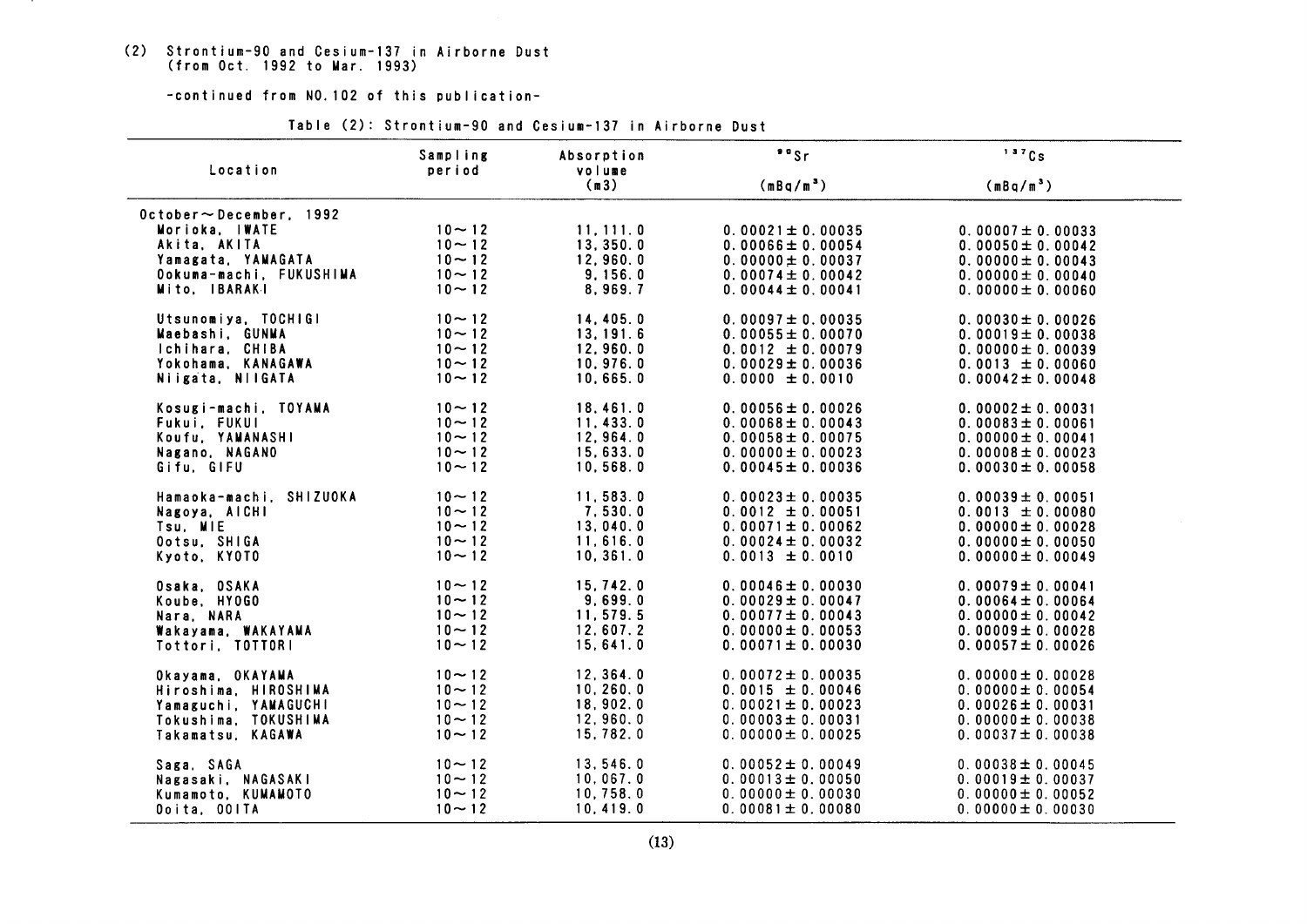|                                                                                                                                | Sampling                                              | Absorption                                             | $\cdot$ $\cdot$ Sr                                                                                                   | 137Cs                                                                                                                     |
|--------------------------------------------------------------------------------------------------------------------------------|-------------------------------------------------------|--------------------------------------------------------|----------------------------------------------------------------------------------------------------------------------|---------------------------------------------------------------------------------------------------------------------------|
| Location                                                                                                                       | period                                                | volume<br>(m3)                                         | (mBq/m <sup>3</sup> )                                                                                                | (mBq/m <sup>3</sup> )                                                                                                     |
| Miyazaki, MIYAZAKI                                                                                                             | $10 - 12$                                             | 13,499.0                                               | $0.00031 \pm 0.00063$                                                                                                | $0.00000 \pm 0.00023$                                                                                                     |
| January $\sim$ March, 1993<br>Morioka, IWATE<br>Akita, AKITA<br>Yamagata, YAMAGATA<br>Ookuma-machi, FUKUSHIMA<br>Mito, IBARAKI | $1 - 3$<br>$1 - 3$<br>$1\sim 3$<br>$1 - 3$<br>$1 - 3$ | 10,589.0<br>11,940.0<br>12,960.0<br>7.968.0<br>8,786.8 | $0.0000 \pm 0.0010$<br>$0.0012 \pm 0.00079$<br>$0.00000 \pm 0.00079$<br>$0.0027 \pm 0.0013$<br>$0.00000 \pm 0.00096$ | $0.00000 \pm 0.00053$<br>$0.00000 \pm 0.00029$<br>$0.00029 \pm 0.00033$<br>$0.00000 \pm 0.00068$<br>$0.00029 \pm 0.00061$ |
| Utsunomiya, TOCHIGI                                                                                                            | $1 \sim 3$                                            | 13,925.0                                               | $0.00000 \pm 0.00026$                                                                                                | $0.00000 \pm 0.00028$                                                                                                     |
| Maebashi, GUNMA                                                                                                                | $1 \sim 3$                                            | 13, 252.6                                              | $0.00000 \pm 0.00073$                                                                                                | $0.00025 \pm 0.00045$                                                                                                     |
| Ichihara, CHIBA                                                                                                                | $1 - 3$                                               | 12, 960.0                                              | $0.00000 \pm 0.00077$                                                                                                | $0.00000 \pm 0.00035$                                                                                                     |
| Yokohama. KANAGAWA                                                                                                             | $1 - 3$                                               | 11.219.0                                               | $0.00000 \pm 0.00033$                                                                                                | $0.00000 \pm 0.00042$                                                                                                     |
| Niigata, NIIGATA                                                                                                               | $1 - 3$                                               | 10, 826.0                                              | $0.00081 \pm 0.00045$                                                                                                | $0.00004 \pm 0.00042$                                                                                                     |
| Kosugi-machi, TOYAMA                                                                                                           | $1 - 3$                                               | 18,366.0                                               | $0.00000 \pm 0.00055$                                                                                                | $0.00002 \pm 0.00029$                                                                                                     |
| Fukui, FUKUI                                                                                                                   | $1 - 3$                                               | 10, 258.0                                              | $0.0000 \pm 0.0010$                                                                                                  | $0.00000 \pm 0.00033$                                                                                                     |
| Koufu, YAMANASHI                                                                                                               | $1\sim 3$                                             | 15, 201.0                                              | $0.0018 \pm 0.00074$                                                                                                 | $0.00074 \pm 0.00039$                                                                                                     |
| Nagano, NAGANO                                                                                                                 | $1 - 3$                                               | 13, 122.0                                              | $0.0014 \pm 0.00072$                                                                                                 | $0.00000 \pm 0.00024$                                                                                                     |
| Gifu, GIFU                                                                                                                     | $1 - 3$                                               | 11,066.4                                               | $0.00057 \pm 0.00076$                                                                                                | $0.00021 \pm 0.00032$                                                                                                     |
| Hamaoka-machi, SHIZUOKA                                                                                                        | $1 - 3$                                               | 12, 222.0                                              | $0.00017 \pm 0.00029$                                                                                                | $0.00016 \pm 0.00033$                                                                                                     |
| Nagoya, AICHI                                                                                                                  | $1 \sim 3$                                            | 9,769.0                                                | $0.0005 \pm 0.0011$                                                                                                  | $0.00059 \pm 0.00057$                                                                                                     |
| Tsu, MIE                                                                                                                       | $1\sim 3$                                             | 14.070.0                                               | $0.00035 \pm 0.00027$                                                                                                | $0.00000 \pm 0.00026$                                                                                                     |
| Ootsu, SHIGA                                                                                                                   | $1\sim 3$                                             | 12.012.0                                               | $0.00000 \pm 0.00026$                                                                                                | $0.00019 \pm 0.00032$                                                                                                     |
| Kyoto, KYOTO                                                                                                                   | $1 - 3$                                               | 10,386.0                                               | $0.0016 \pm 0.0010$                                                                                                  | $0.00000 \pm 0.00051$                                                                                                     |
| Osaka, OSAKA                                                                                                                   | $1 - 3$                                               | 17.766.0                                               | $0.00003 \pm 0.00036$                                                                                                | $0.00000 \pm 0.00021$                                                                                                     |
| Koube. HYOGO                                                                                                                   | $1 \sim 3$                                            | 9, 844.0                                               | $0.00054 \pm 0.00091$                                                                                                | $0.00000 \pm 0.00031$                                                                                                     |
| Nara, NARA                                                                                                                     | $1 - 3$                                               | 11,482.9                                               | $0.00000 \pm 0.00084$                                                                                                | $0.00062 \pm 0.00044$                                                                                                     |
| Wakayama, WAKAYAMA                                                                                                             | $1 - 3$                                               | 12, 945.0                                              | $0.00069 \pm 0.00090$                                                                                                | $0.00000 \pm 0.00040$                                                                                                     |
| Tottori, TOTTORI                                                                                                               | $1\sim 3$                                             | 12,891.0                                               | $0.00006 \pm 0.00090$                                                                                                | $0.00000 \pm 0.00040$                                                                                                     |
| Okayama, OKAYAMA                                                                                                               | $1 \sim 3$                                            | 10,634.0                                               | $0.00000 \pm 0.00094$                                                                                                | $0.00000 \pm 0.00050$                                                                                                     |
| Hiroshima, HIROSHIMA                                                                                                           | $1 \sim 3$                                            | 10, 439.0                                              | $0.00033 \pm 0.00032$                                                                                                | $0.00070 \pm 0.00039$                                                                                                     |
| Yamaguchi, YAMAGUCHI                                                                                                           | $1 \sim 3$                                            | 18,749.0                                               | 0.00034 $\pm$ 0.00053                                                                                                | $0.00000 \pm 0.00029$                                                                                                     |
| Tokushima, TOKUSHIMA                                                                                                           | $1\sim 3$                                             | 10,080.0                                               | $0.0012 \pm 0.00099$                                                                                                 | $0.00050 \pm 0.00055$                                                                                                     |
| Takamatsu, KAGAWA                                                                                                              | $1 - 3$                                               | 15,490.0                                               | $0.00008 \pm 0.00059$                                                                                                | $0.00056 \pm 0.00036$                                                                                                     |
| Saga, SAGA                                                                                                                     | $1 - 3$                                               | 12, 455.5                                              | $0.00000 \pm 0.00070$                                                                                                | $0.00031 \pm 0.00032$                                                                                                     |
| Nagasaki, NAGASAKI                                                                                                             | $1 - 3$                                               | 9,940.0                                                | $0.00000 \pm 0.00038$                                                                                                | $0.00000 \pm 0.00039$                                                                                                     |
| Kumamoto, KUMAMOTO                                                                                                             | $1 \sim 3$                                            | 10,029.0                                               | $0.00036 \pm 0.00090$                                                                                                | $0.00000 \pm 0.00052$                                                                                                     |
| Ooita, OOITA                                                                                                                   | $1\sim 3$                                             | 10, 717.0                                              | $0.0010 \pm 0.00091$                                                                                                 | $0.00093 \pm 0.00050$                                                                                                     |
| Miyazaki, MIYAZAKI                                                                                                             | $1 - 3$                                               | 13,490.0                                               | $0.00028 \pm 0.00071$                                                                                                | $0.00012 \pm 0.00038$                                                                                                     |

 $\overline{1}$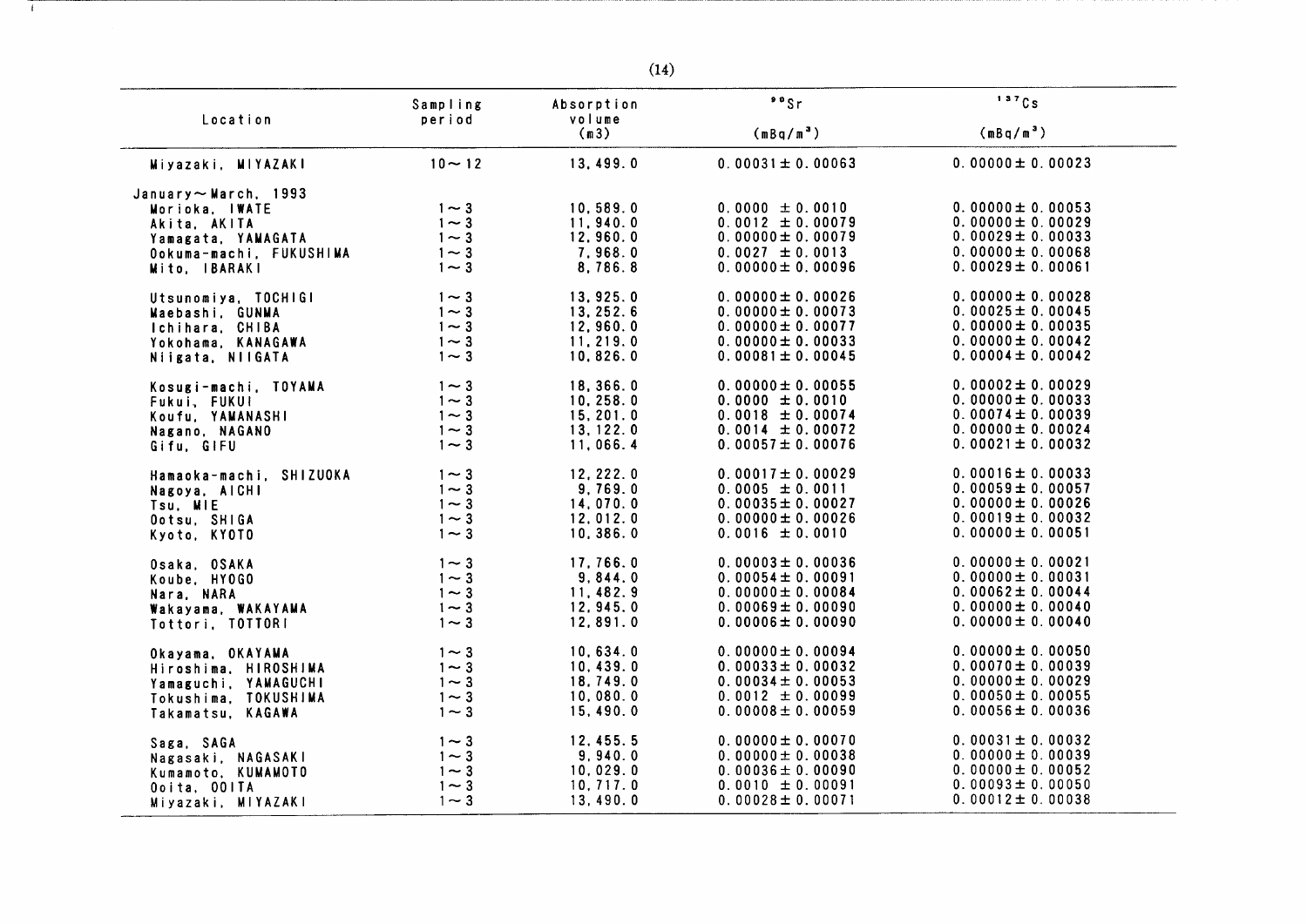# (3) Strontium-90 and Cesium-137 in Service Water<br>(from Oct. 1992 to Feb. 1993)

-continued from NO. 102 of this publication-

|  |  | Table (3): Strontium-90 and Cesium-137 in Service Water |  |  |  |  |  |
|--|--|---------------------------------------------------------|--|--|--|--|--|
|--|--|---------------------------------------------------------|--|--|--|--|--|

|                                          |            | $\cdot$ $\cdot$ sr                 | 137Cs<br>(mBq/g)                      |  |
|------------------------------------------|------------|------------------------------------|---------------------------------------|--|
| Location                                 | pH         | (mBq/g)                            |                                       |  |
| (Source Water)<br>December, 1992         |            |                                    |                                       |  |
| Urawa, SAITAMA                           | 7.8        | $0.00 \pm 0.14$                    | $0.015 \pm 0.096$                     |  |
| Kisarazu, CHIBA                          | 7.7        | $1.5 \pm 0.11$                     | $0.000 \pm 0.080$                     |  |
| Katsushika, TOKYO                        | 7.3        | 1.4<br>± 0.12                      | $0.16 \pm 0.091$                      |  |
| Tsukui-machi, KANAGAWA<br>Nagano, NAGANO | 8.4<br>7.4 | $0.41 \pm 0.099$<br>$1.2 \pm 0.09$ | $0.000 \pm 0.077$<br>$0.15 \pm 0.085$ |  |
|                                          |            |                                    |                                       |  |
| Inuyama, AICHI                           | 6.7        | 2.2<br>± 0.12                      | $0.074 \pm 0.094$                     |  |
| Moriguchi, OSAKA                         | 7.2        | 3.5<br>± 0.21                      | $0.000 \pm 0.083$                     |  |
| Fukuoka, FUKUOKA                         | 7.6        | 2.3<br>± 0.13                      | $0.019 \pm 0.084$                     |  |
| January, 1993                            |            |                                    |                                       |  |
| Sapporo, HOKKIDO                         | 6.9        | $1.6 \pm 0.10$                     | $0.026 \pm 0.085$                     |  |
| Kyoto, KYOTO                             | 7.4        | $3.8 \pm 0.16$                     | $0.078 \pm 0.083$                     |  |
| (Tap Water)                              |            |                                    |                                       |  |
| October. 1992                            |            |                                    |                                       |  |
| Sendai, MIYAGI                           |            | $2.2 \pm 0.15$                     | $0.22 \pm 0.097$                      |  |
| November, 1992                           |            |                                    |                                       |  |
| Nagano, NAGANO                           | 7.2        | $0.84 \pm 0.094$                   | $0.000 \pm 0.078$                     |  |
| December, 1991                           |            |                                    |                                       |  |
| Wakkanai, HOKKAIDO                       | 6.8        | $1.6 \pm 0.10$                     | $0.19 \pm 0.096$                      |  |
| Aomori, AOMORI                           | 6.9        | 1.1<br>± 0.10                      | $0.12 \pm 0.080$                      |  |
| Morioka, IWATE                           | 6.9        | 1.1<br>± 0.09                      | $0.12 \pm 0.083$                      |  |
| Akita, AKITA                             | 6.50       | 2.8<br>± 0.14                      | $0.078 \pm 0.084$                     |  |
| Yamagata, YAMAGATA                       | 7.2        | 2.6<br>± 0.23                      | $0.14 \pm 0.097$                      |  |
| Fukushima, FUKUSHIMA                     | 6.9        | 2.7<br>± 0.13                      | $0.013 \pm 0.077$                     |  |
| Mito, IBARAKI                            | 7.35       | 1.5<br>± 0.16                      | $0.071 \pm 0.086$                     |  |
| Urawa, SAITAMA                           | 6.9        | $1.5 -$<br>± 0.16                  | $0.20 \pm 0.097$                      |  |
| Kisarazu, CHIBA                          | 6.76       | 1.9<br>± 0.11                      | $0.000 \pm 0.071$                     |  |
| Katsushika, TOKYO                        | 7.3        | 1.3<br>± 0.13                      | $0.16 \pm 0.11$                       |  |
| Tsukui-machi, KANAGAWA                   | 7.3        | $0.56 \pm 0.11$                    | $0.000 \pm 0.076$                     |  |
| Niigata, NIIGATA                         | 7.36       | $3.0 \pm 0.14$                     | $0.25 \pm 0.088$                      |  |
| Kosugi-machi, TOYAMA                     | 7.1        | 2.4<br>± 0.20                      | $0.11 \pm 0.080$                      |  |
| Kanazawa, ISHIKAWA                       | 7.52       | 2.8<br>± 0.20                      | $0.11 \pm 0.088$                      |  |
| Fukui, FUKUI                             | 6.77       | $0.80 \pm 0.14$                    | $0.000 \pm 0.071$                     |  |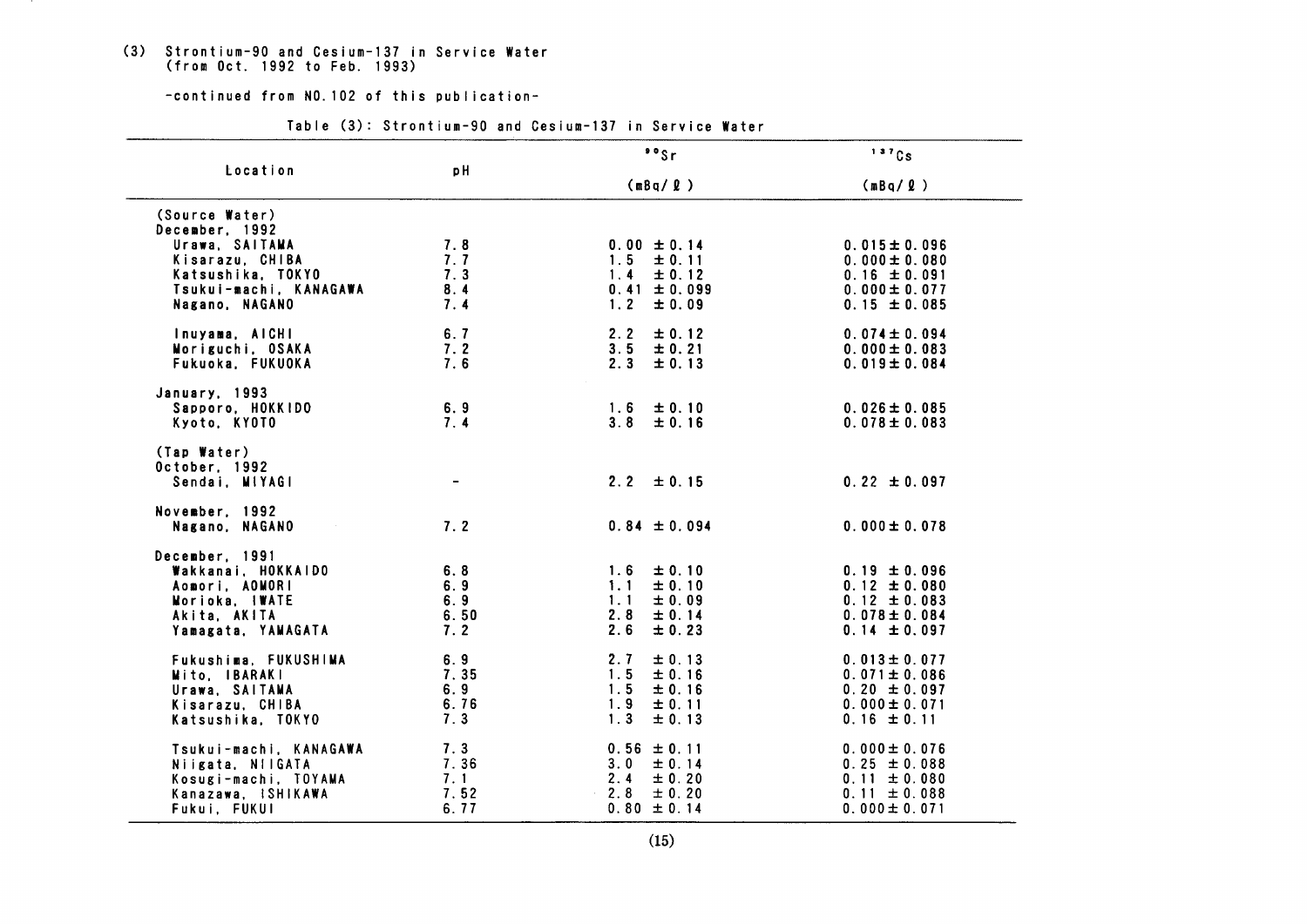| Location                                  | pH          | °s                                 | 137Cs                                 |
|-------------------------------------------|-------------|------------------------------------|---------------------------------------|
|                                           |             | (mBq/g)                            | (mBq / Q)                             |
| Gifu, GIFU                                | 6.74        | ± 0.21<br>1.4                      | $0.035 \pm 0.093$                     |
| Shizuoka, SHIZUOKA                        | 7.5         | 1.0<br>± 0.14                      | $0.000 \pm 0.080$                     |
| Nagoya, AICH!                             | 6.7         | 2.3<br>± 0.12                      | $0.095 \pm 0.084$                     |
| Tsu, MIE                                  | 6.9         | 2.4<br>$\pm 0.12$                  | $0.000 \pm 0.078$                     |
| Ootsu, SHIGA                              | 6.5         | 4.4<br>± 0.41                      | $0.13 \pm 0.10$                       |
| Osaka, OSAKA                              | 7.0         | 3.3<br>± 0.14                      | $0.000 \pm 0.082$                     |
| Koube, HYOGO                              | 7.43        | 3.4<br>± 0.24                      | $0.000 \pm 0.094$                     |
| Nara, NARA                                | 6.9         | 2.9<br>± 0.22                      | $0.007 \pm 0.091$                     |
| Matsue. SHIMANE                           | $\sim$ $-$  | 3.7<br>± 0.16                      | $0.000 \pm 0.086$                     |
| Okayama, OKAYAMA                          | 7.2         | 2.7<br>$\pm 0.19$                  | $0.012 \pm 0.076$                     |
| Ube. YAMAGUCHI                            | 7.0         | 3.3<br>± 0.25                      | $0.033 \pm 0.074$                     |
| Takamatsu, KAGAWA                         | 7.6         | 2.6<br>± 0.20                      | $0.11 \pm 0.073$                      |
| Matsuyama, EHIME                          | 7.4         | ± 0.10<br>1.3                      | $0.000 \pm 0.084$                     |
| Kochi, KOCHI                              | 7.4         | 1.7<br>$\pm 0.13$                  | $0.13 \pm 0.083$                      |
| Fukuoka, FUKUOKA                          | 7.2         | 3.4<br>± 0.15                      | $0.056 \pm 0.081$                     |
| Saga, SAGA                                | 7.8         | 2.2<br>± 0.20                      | $0.000 \pm 0.086$                     |
| Kumamoto, KUMAMOTO                        | 7.5         | $0.019 \pm 0.037$                  | $0.000 \pm 0.085$                     |
| Ooita, OOITA                              | 8.00        | $0.81 \pm 0.13$                    | $0.13 \pm 0.085$                      |
| Miyazaki, MIYAZAKI                        | 7.08        | 1.4<br>$\pm 0.09$                  | $0.014 \pm 0.079$                     |
| Kagoshima, KAGOSHIMA                      | 7.1         | $0.37 \pm 0.055$                   | $0.024 \pm 0.077$                     |
| January, 1993                             |             |                                    |                                       |
| Maebashi. GUNMA                           | 7.0         | $1.4 \pm 0.12$                     | $0.15 \pm 0.092$                      |
| Koufu. YAMANASHI                          | 6.6         | 1.2<br>± 0.11                      | $0.000 \pm 0.082$                     |
| Kyoto, KYOTO                              | 7.2         | $0.025 \pm 0.045$                  | $0.000 \pm 0.066$                     |
| Shinguu, WAKAYAMA<br>Hiroshima, HIROSHIMA | 7.0<br>6.85 | $1.4 -$<br>± 0.18<br>2.5<br>± 0.19 | $0.000 \pm 0.085$<br>$0.17 \pm 0.076$ |
|                                           |             |                                    |                                       |
| Tokushima, TOKUSHIMA                      | 7.0         | $1.3 -$<br>± 0.13                  | $0.01 \pm 0.11$                       |
| February, 1993                            |             |                                    |                                       |
| Tottori, TOTTORI                          | 7.5         | $1.9 \pm 0.11$                     | $0.018 \pm 0.078$                     |

 $\mathcal{L}(\mathcal{L}^{\mathcal{L}})$  . The set of  $\mathcal{L}^{\mathcal{L}}$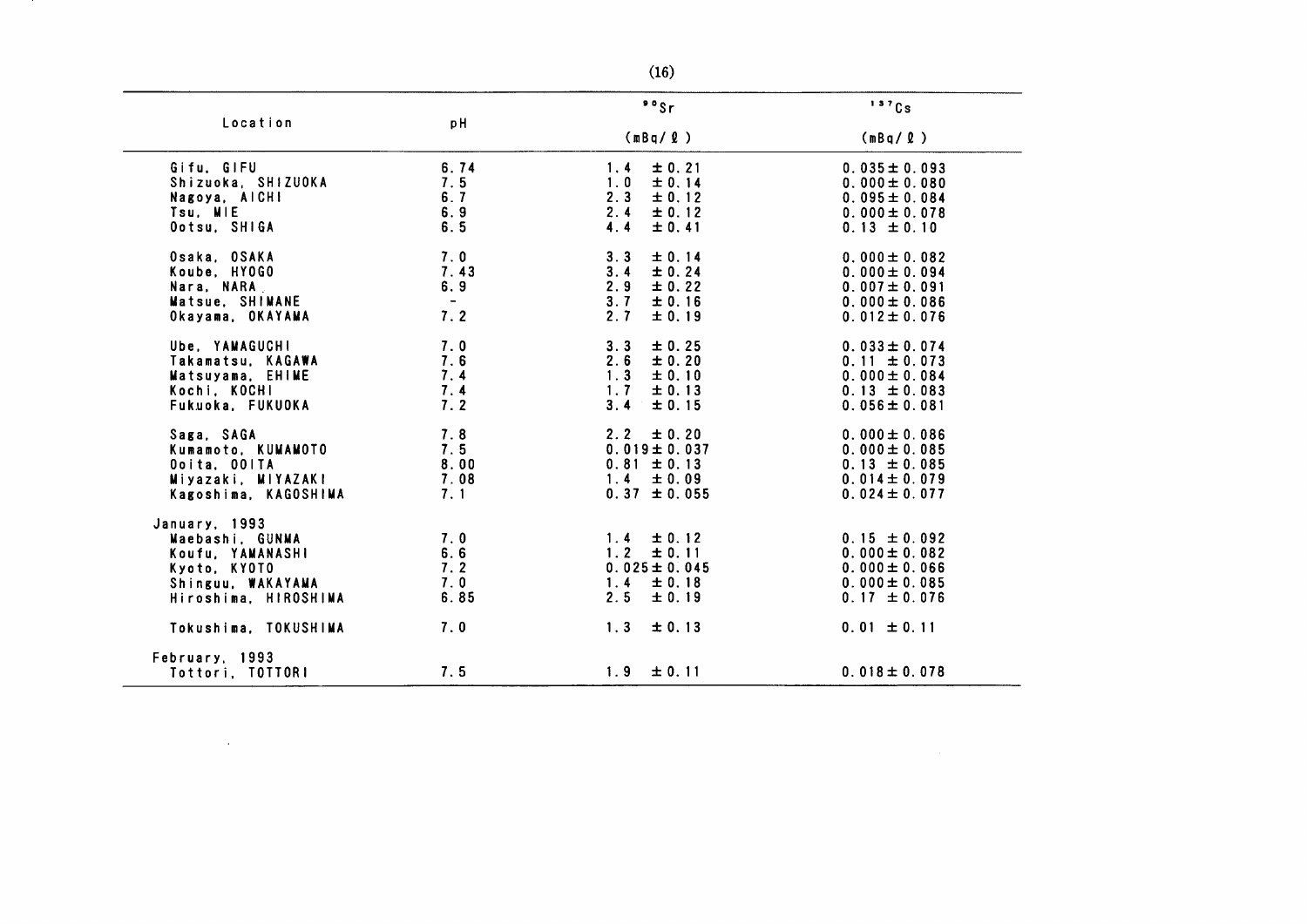# (4) Strontium-90 and Cesium-137 in Freshwater<br>(from Nov. 1992 to Dec. 1993)

-continued from NO. 102 of this publication-

| Location                       | рH   | $\cdot$ $\cdot$ sr | 137Cs             |  |
|--------------------------------|------|--------------------|-------------------|--|
|                                |      | (mBq/ℓ)            | (mBq/ <i>Ω</i> )  |  |
| (Freshwater)<br>November, 1992 |      |                    |                   |  |
| Niigata, NIIGATA               | 7.68 | $4.9 \pm 0.18$     | $0.23 \pm 0.099$  |  |
| December, 1992                 |      |                    |                   |  |
| Suwa, NAGANO                   | 8.7  | $0.95 \pm 0.079$   | $0.25 \pm 0.097$  |  |
| Uji, KYOTO                     | 7.0  | $3.3 \pm 0.15$     | $0.000 \pm 0.070$ |  |
| Shohara, HIROSHIMA             | 6.80 | 1.9<br>± 0.18      | $0.000 \pm 0.081$ |  |

#### Table (4): Strontium-90 and Cesium-137 in Freshwater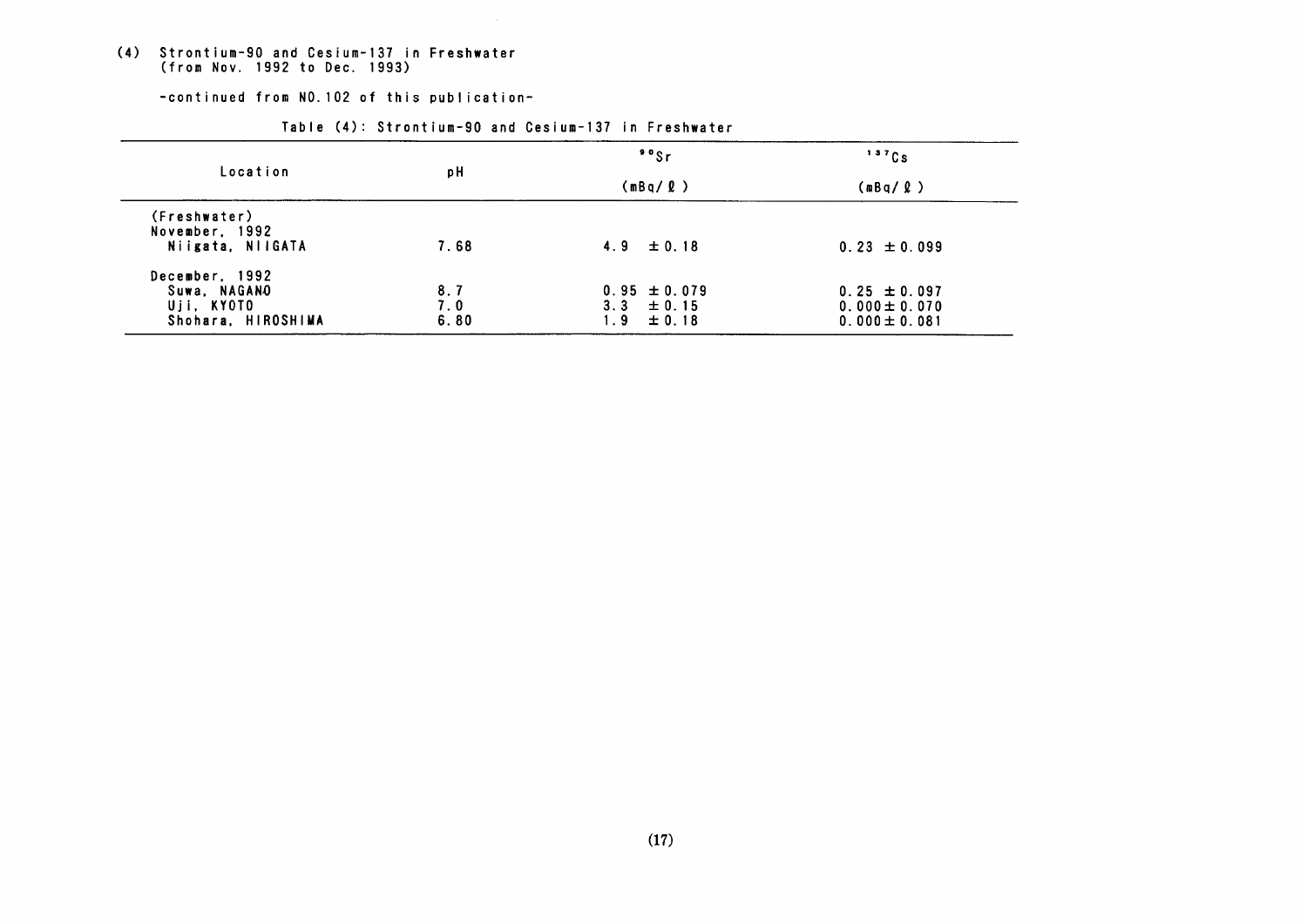(5) Strontium-90 and Cesium-137 in Sea Water<br>(Dec. 1992)

 $\mathbf{r}$ 

-continued from NO. 102 of this publication-

| Location                            | Sample volume<br>analyzed | C I    | $"$ s          | 137Cs          |
|-------------------------------------|---------------------------|--------|----------------|----------------|
|                                     | (0)                       | $(x_0$ | (mBq/ℓ)        | (mBa/2)        |
| December, 1992<br>Kaseta, KAGOSHIMA | 40.0                      | 18.9   | $2.3 \pm 0.20$ | $3.5 \pm 0.39$ |

Table (5): Strontium-90 and Cesium-137 in Sea Water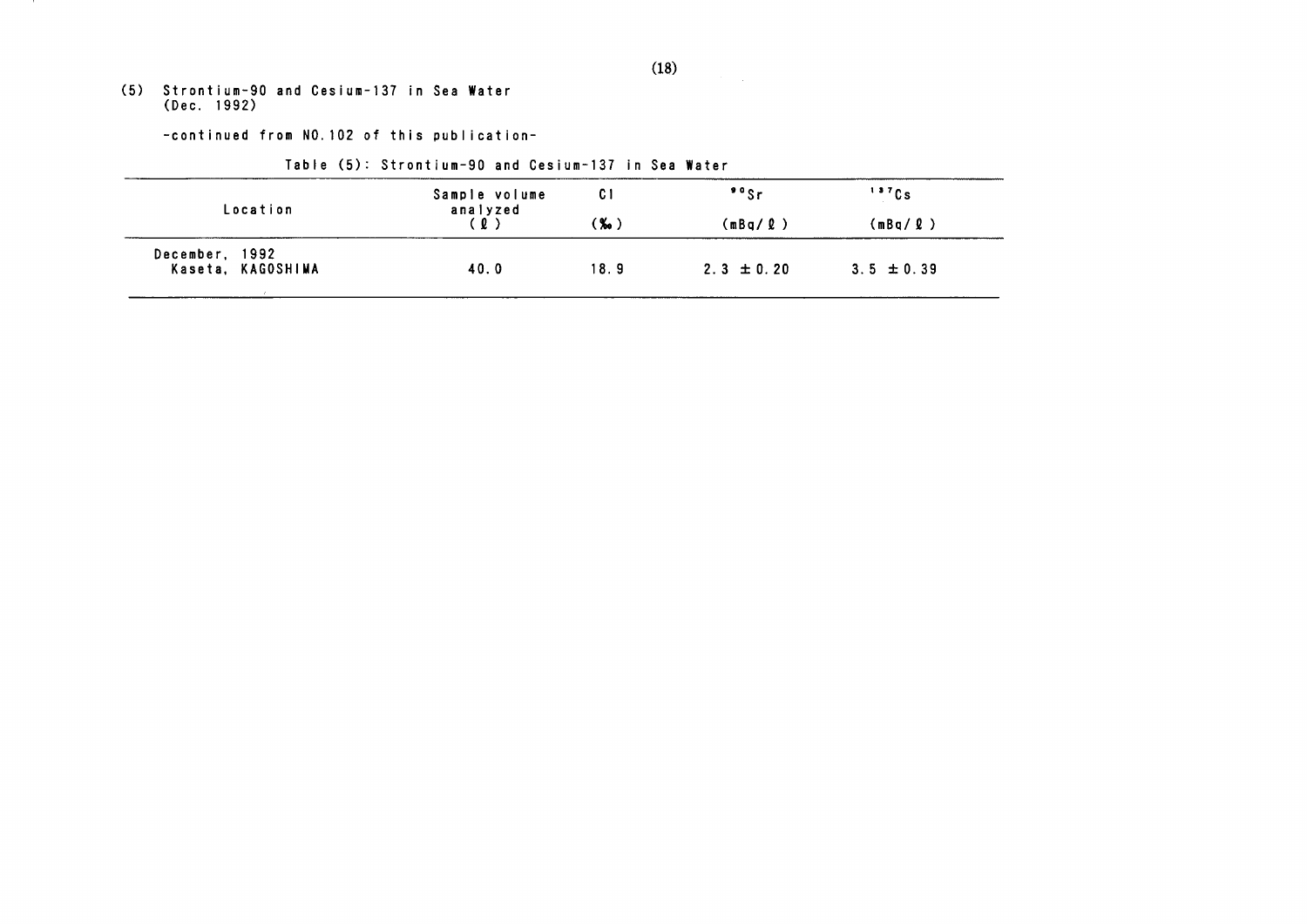(6) Strontium-90 and Cesium-137 in Sea Sediments<br>(Dec. 1992)

-continued from NO. 102 of this publication-

|                                     | Depth | $"$ s              | 137Cs              |  |
|-------------------------------------|-------|--------------------|--------------------|--|
| Location                            | (m)   | (Bq/kg·dried Soil) | (Bq/kg·dried Soil) |  |
| December, 1992<br>Kaseta, KAGOSHIMA |       | $0.037 \pm 0.049$  | $0.29 \pm 0.082$   |  |

### Table (6): Strontium-90 and Cesium-137 in Sea Sediments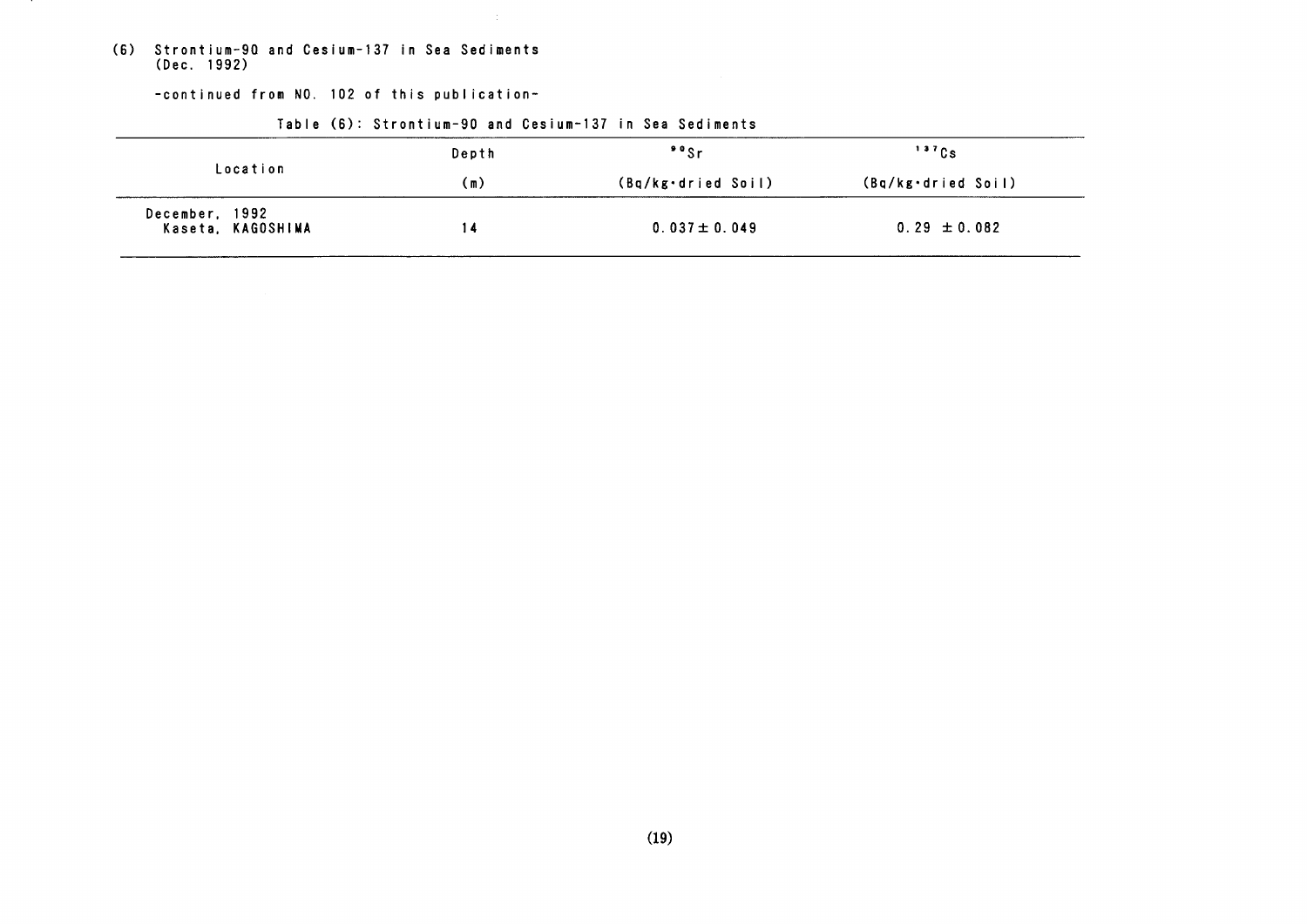$\sim$   $\omega$  $\leq$  Strontium-90 >  $\leq$  Cesium-137 > (MBq/km<sup>2</sup>/month) (MBq/km<sup>2</sup>/month)  $1E+0$  $1E + 0 +$  $1E-1$  $1E-1$ **a** .................. Nagoya **D---------- Takamatsu**  $1E-2$  $1E-2$ ۱.<br>ان W  $1E-3$  $1E-3$  $\mathbf 0$  $\mathbf 0$  $(Year)$  $(Year)$ 1990 1991 1992 1993 1989  $1992$ 1993 1989 1990 1991

#### Rain and Dry Fallout (for domestic program)  $\ast$  $* *$ \* \* \*

 $\sim$ 

 $Fig. 1-1$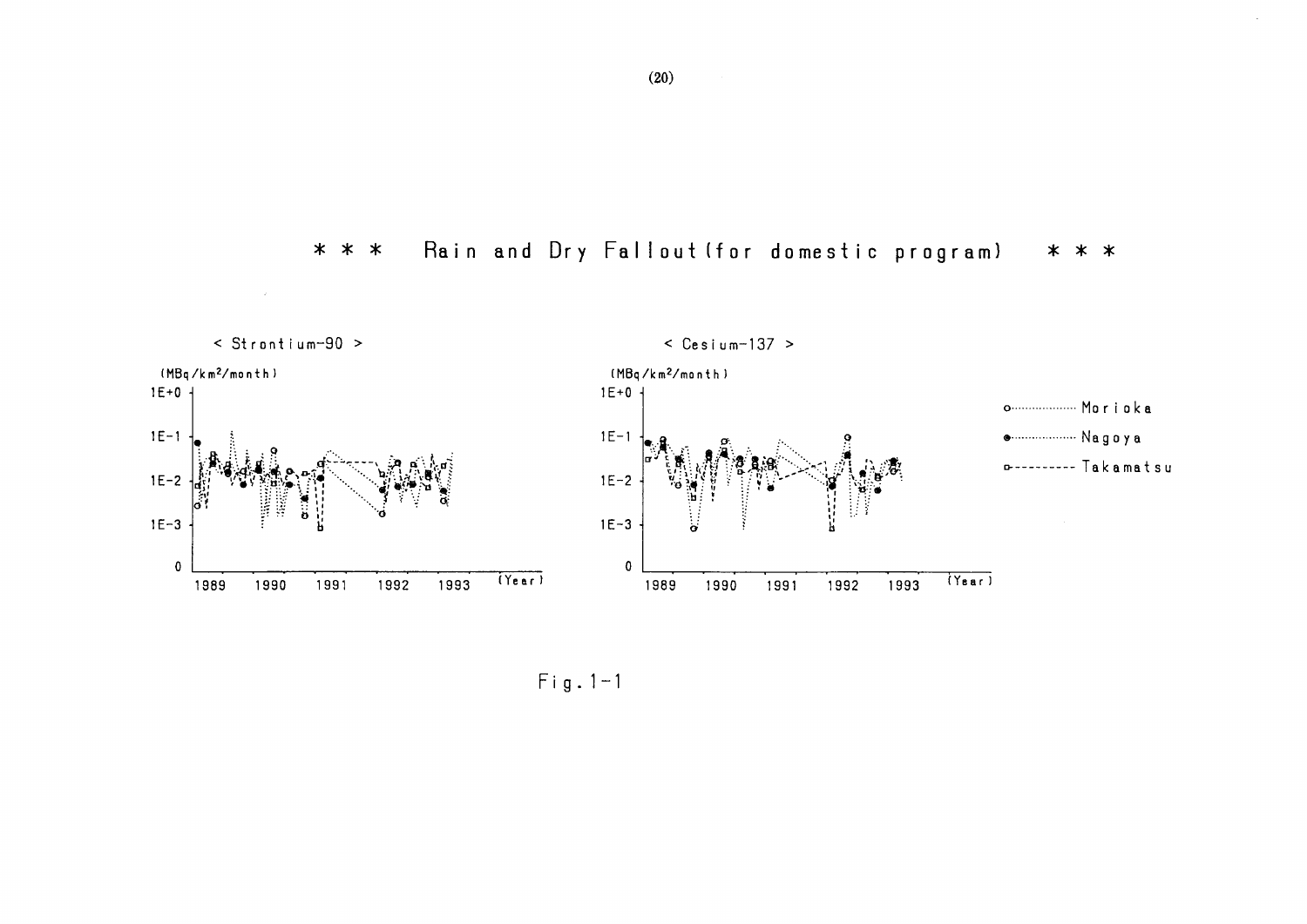

#### Rain and Dry Fallout (for WHO program) \* \* \* \* \* \*

 $Fig. 1-2$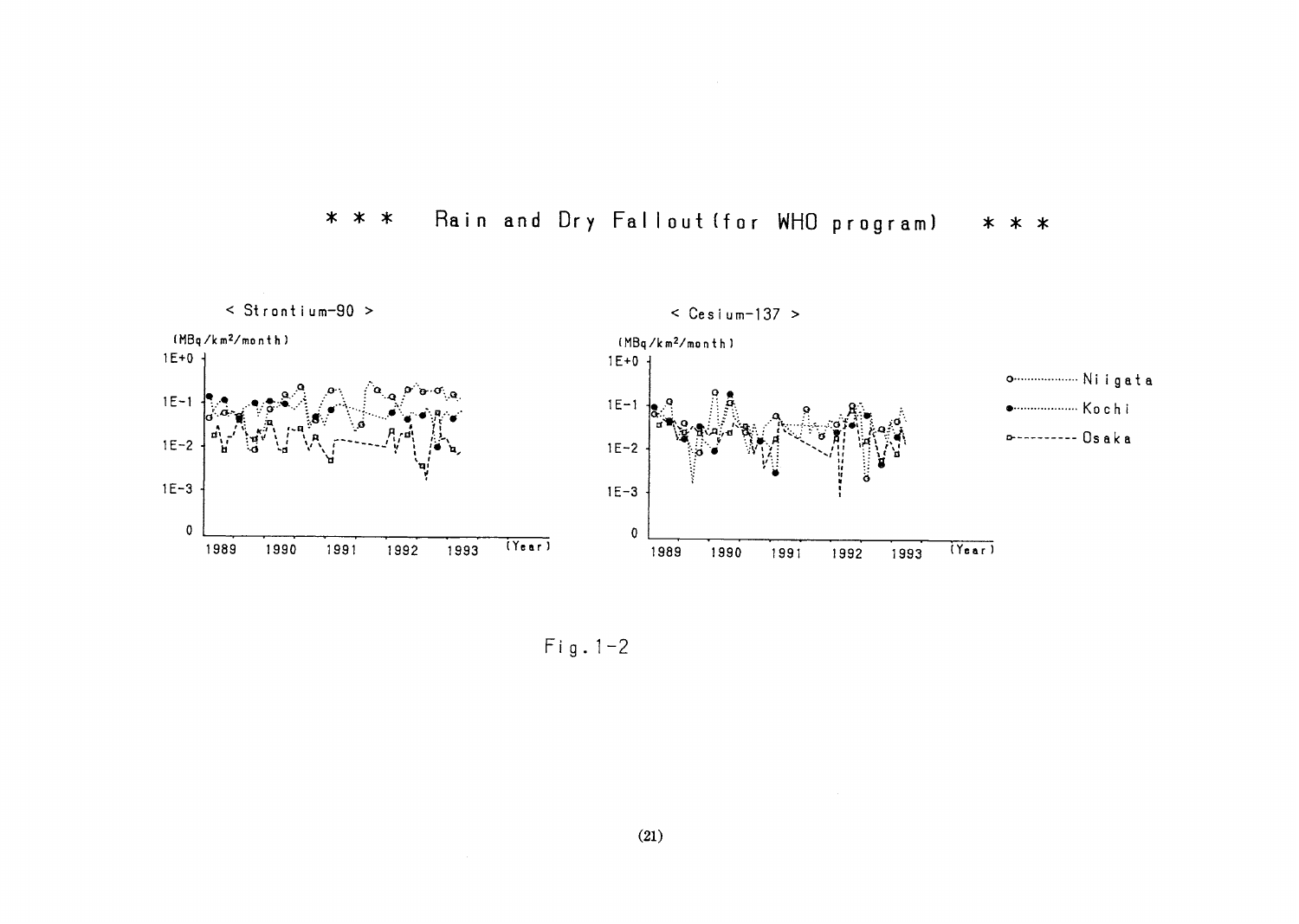Airborne Dust \* \* \* \* \* \*



 $Fig. 2$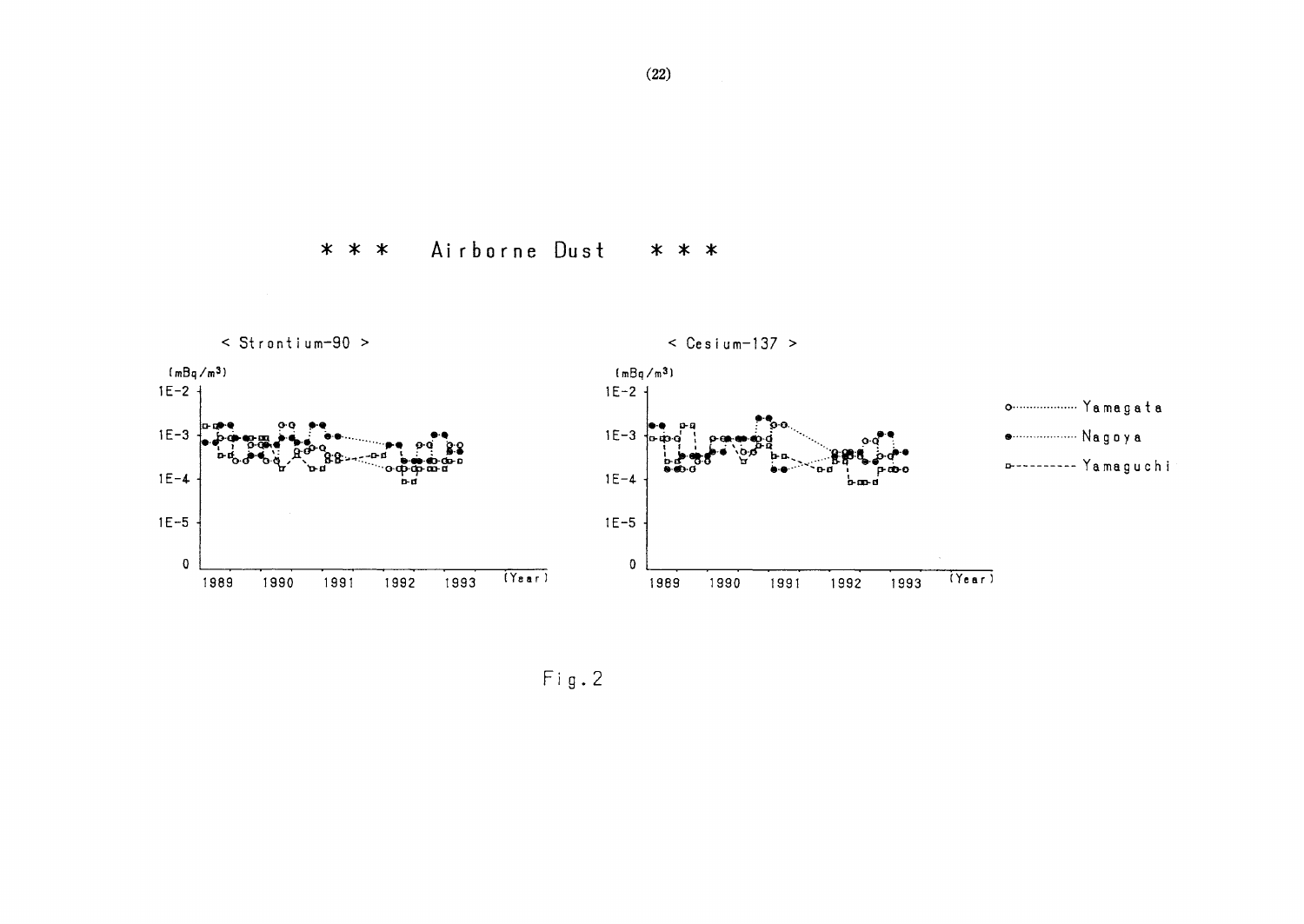

Airborne Dust \* \* \* \* \* \*

 $Fig. 2$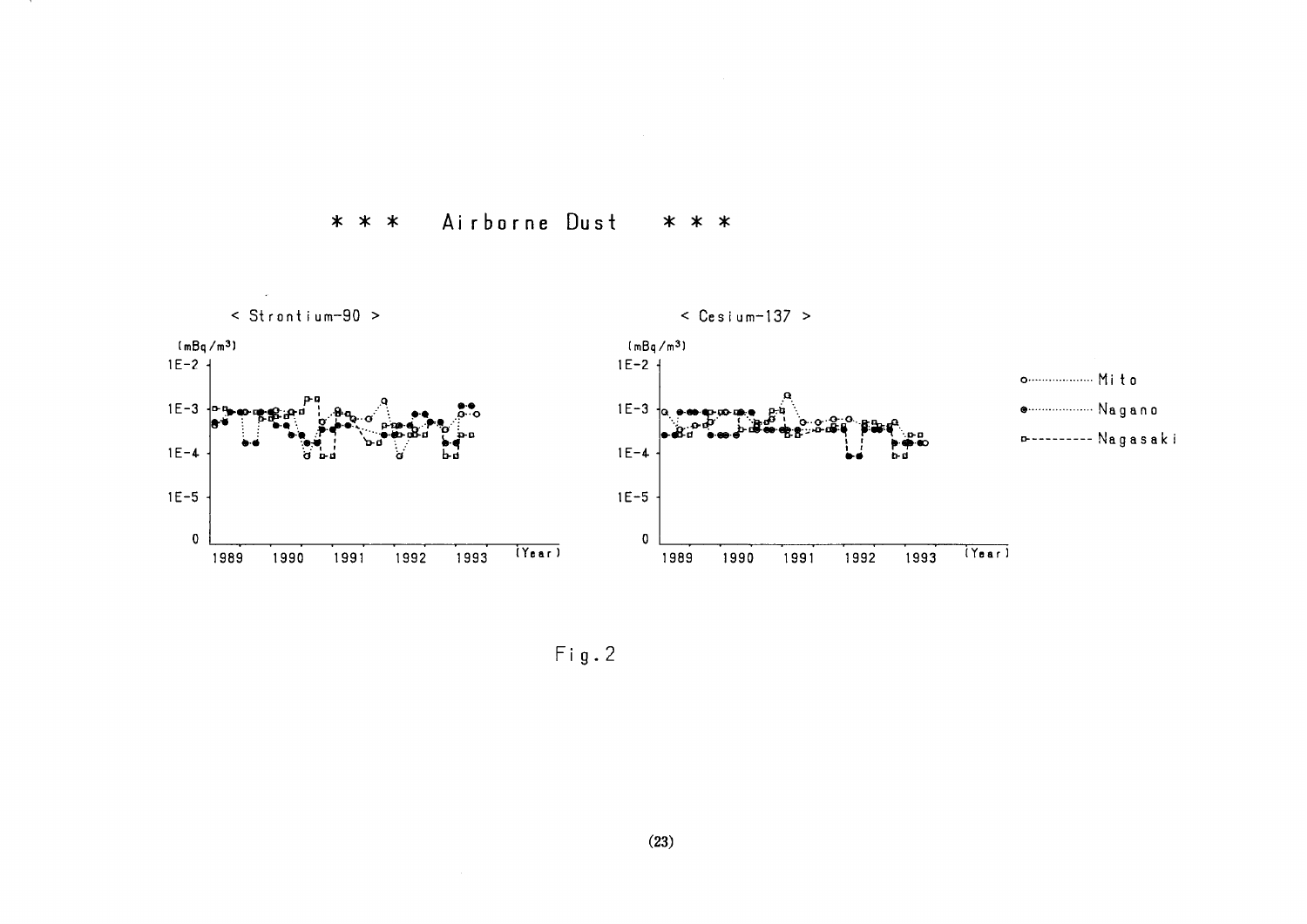# \* \* \* Source water \* \* \*



Fig.3-1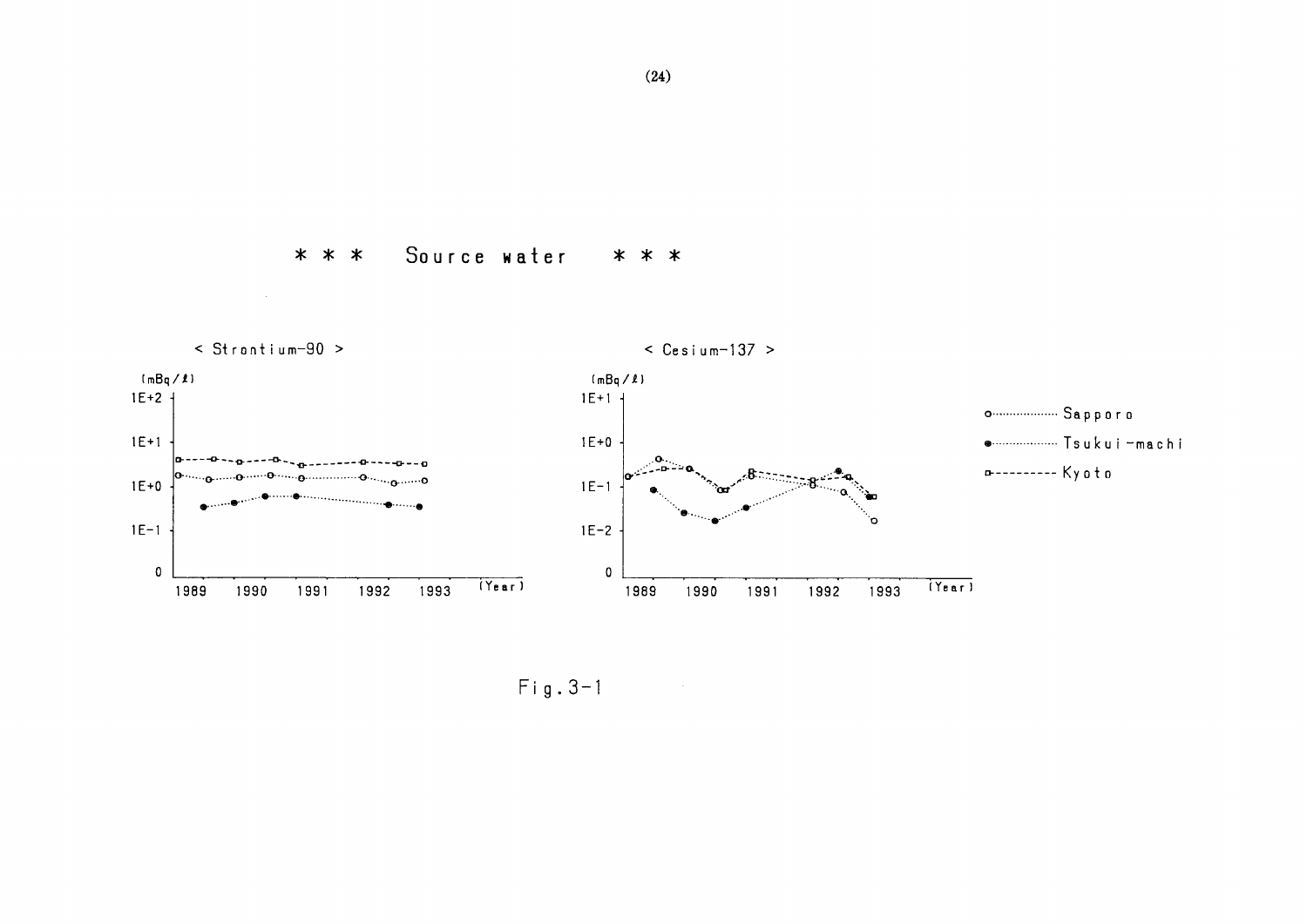



 $Fig. 3-2$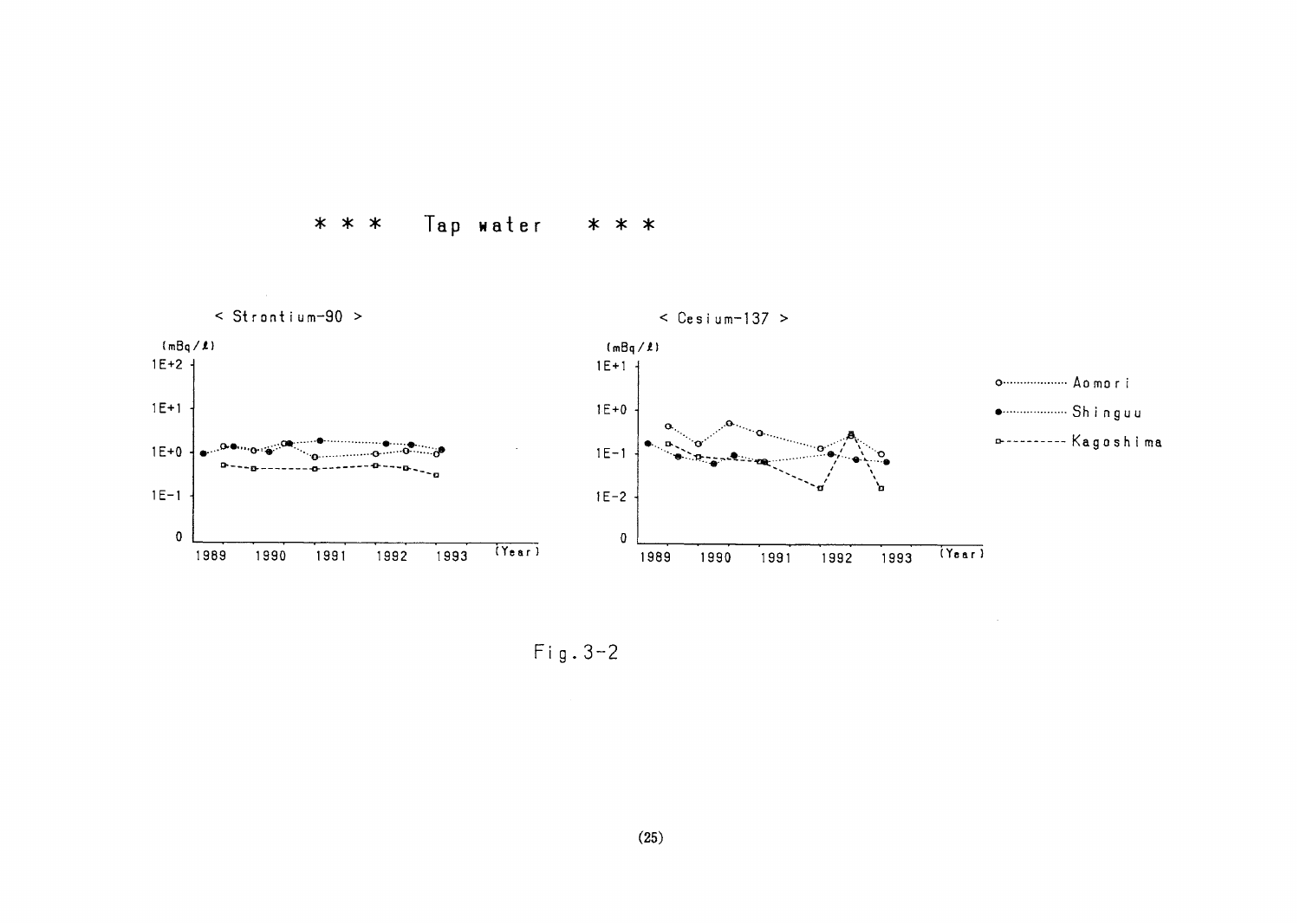Freshwater  $* * *$ \* \* \*



 $Fig. 4$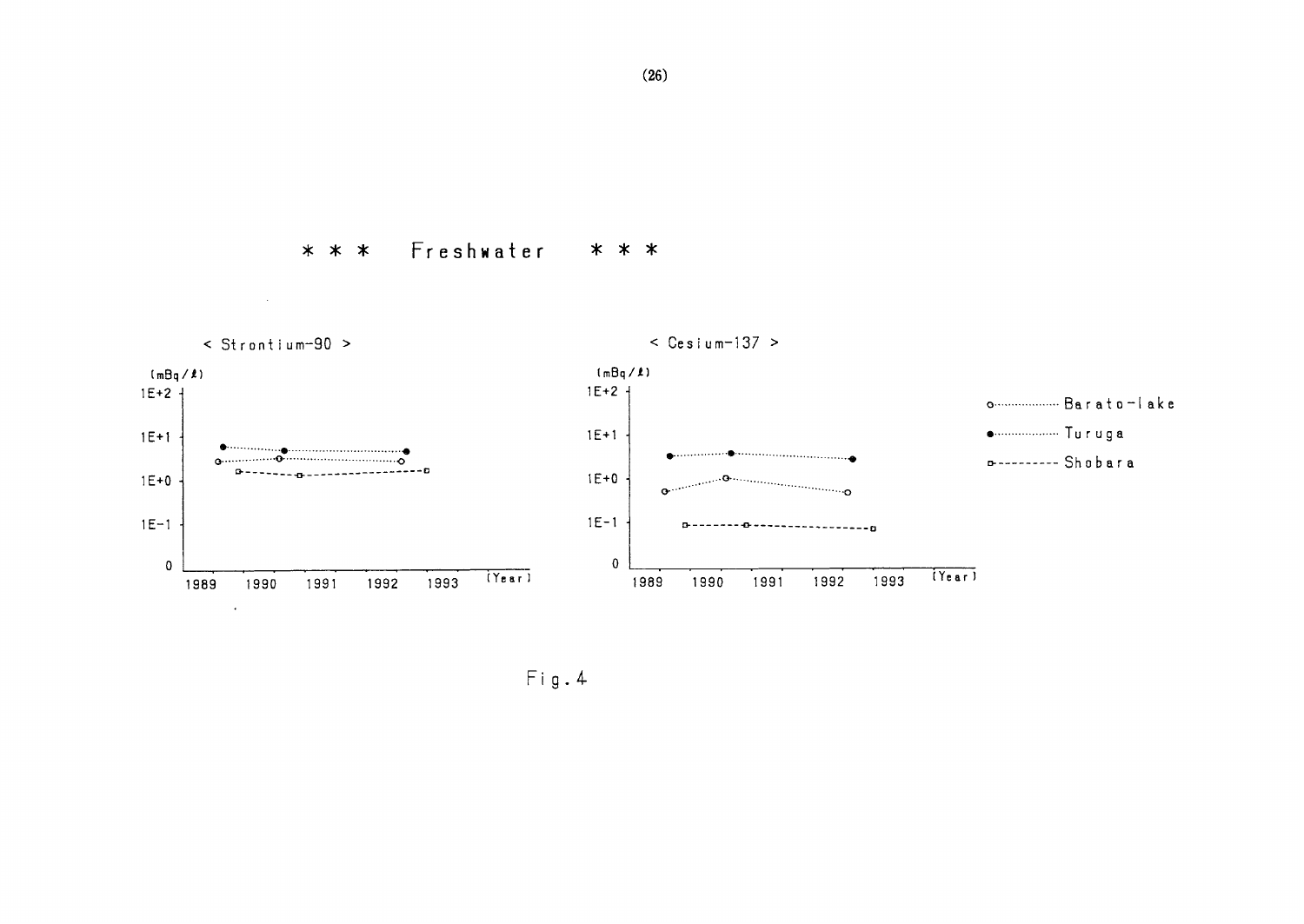



 $Fig. 5$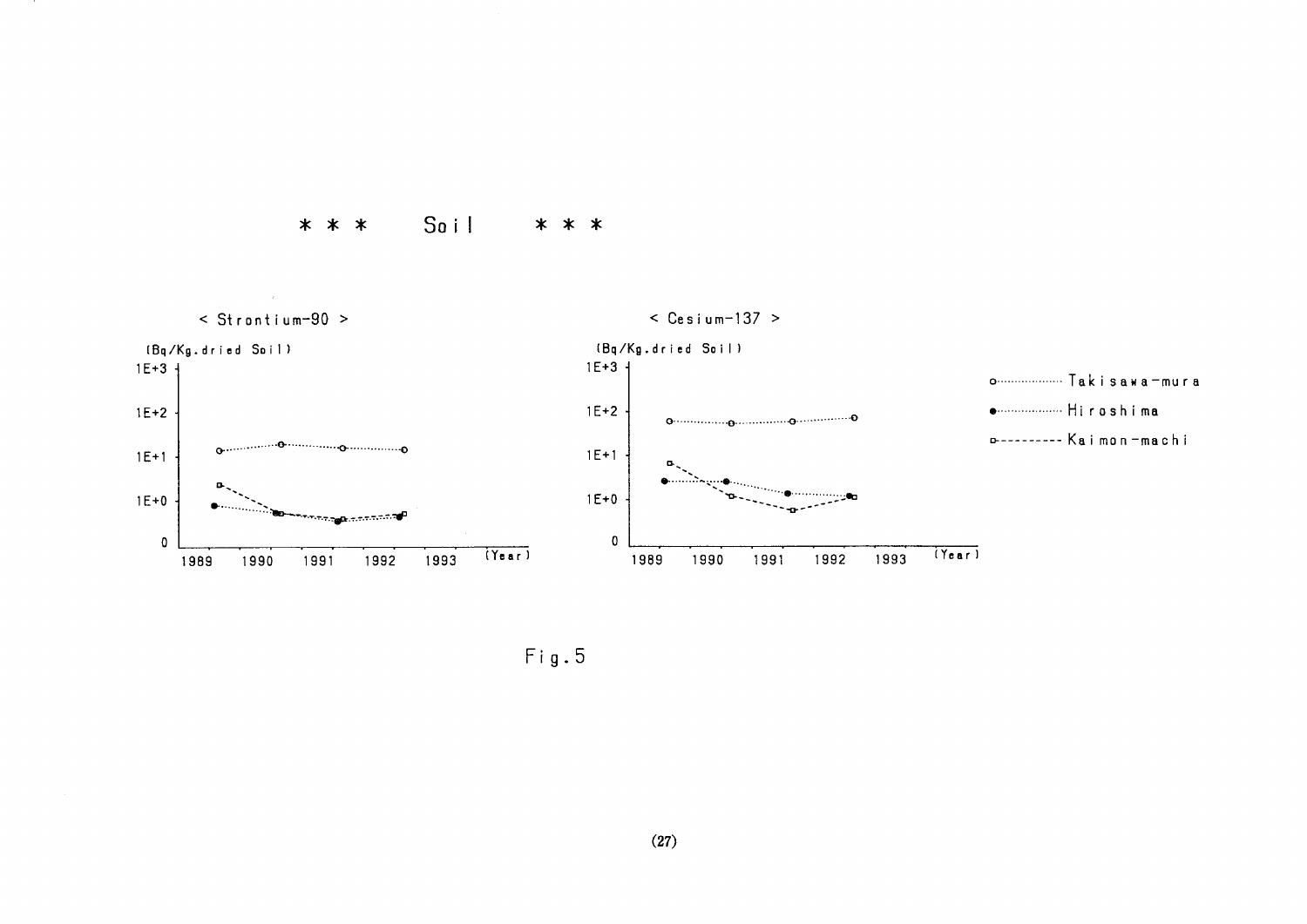Sea Water \* \* \* \* \* \*



 $Fig. 6$ 

 $\sim$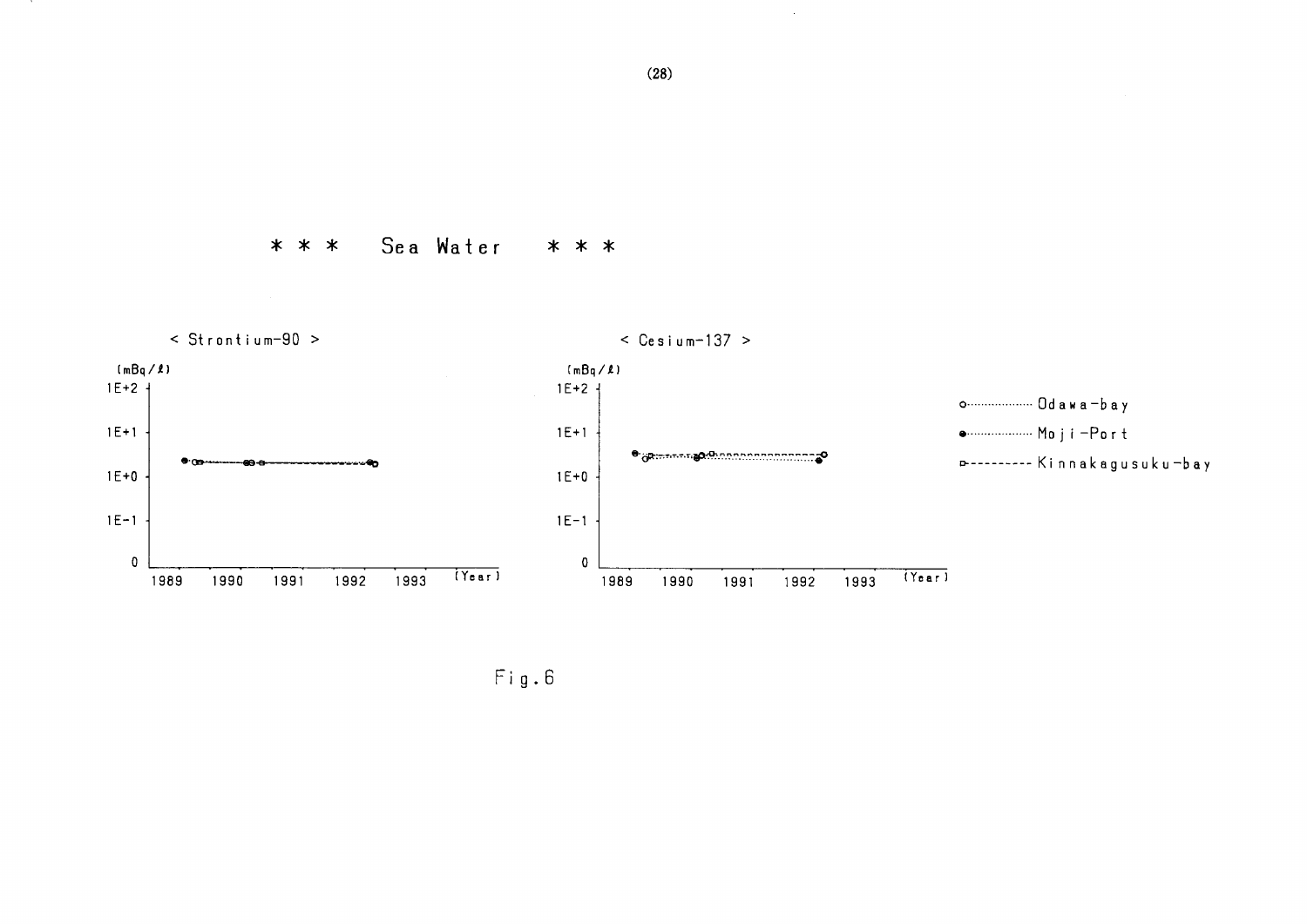



 $Fig.7$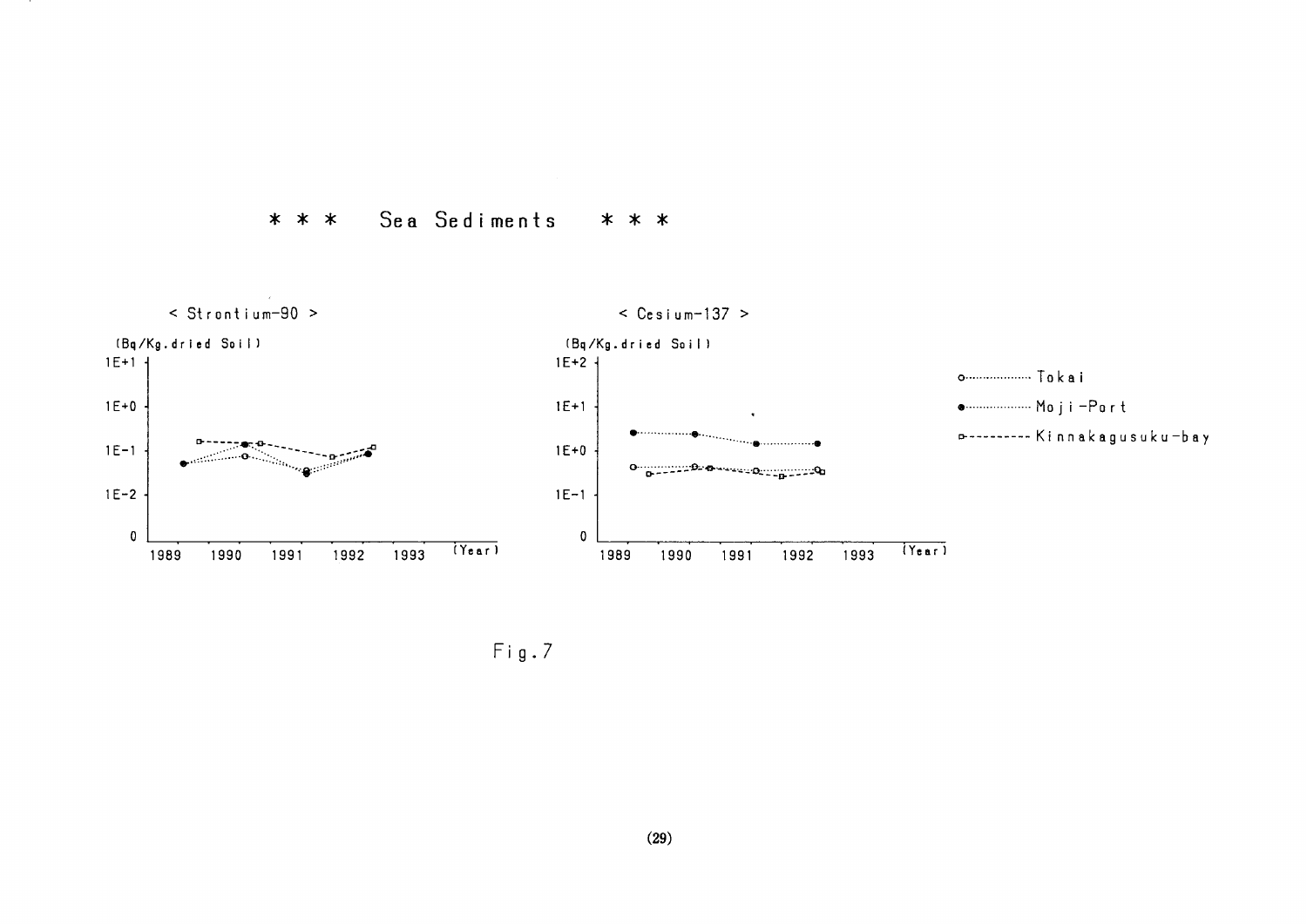$(30)$ 

#### Sampling Locations  $**$ in Japan  $***$

 $1:$  Sapporo 23 : Nagoya  $24 :$  Ootsu 2 : Aomori 3 : Morioka  $25 : Tsu$  $26 :$  Kyoto 4 : Akita 5 : Sendai  $27 : Nara$ 6 : Yamagata 28 : Osaka 7 : Fukushima 29 : Tottori 8 : Niigata 30 : Kobe  $9:$  Mito 31 : Wakayama 10 : Utsunomiya 32 : Okayama  $11:$  Chiba 33 : Matsue 12 : Urawa 34 : Tokushima 13 : Maebaahi 35 : Takamatsu 14 : Shinjuku 36 : Hiroshima 15 : Nagano 37 : Kochi 16 : Yokohama 38 : Matsuyama  $17 :$  Koufu 39 : Yamaguchi 18 : Tovama 40 : Doita 19 : Kanazawa 41 : Fukuoka 20 : Shizuoka  $42 : Saga$  $21 :$  Gifu 43 : Kumamoto 22 : Fukui 44 : Miyazaki





 $145'E$ 

 $140^{\circ}$